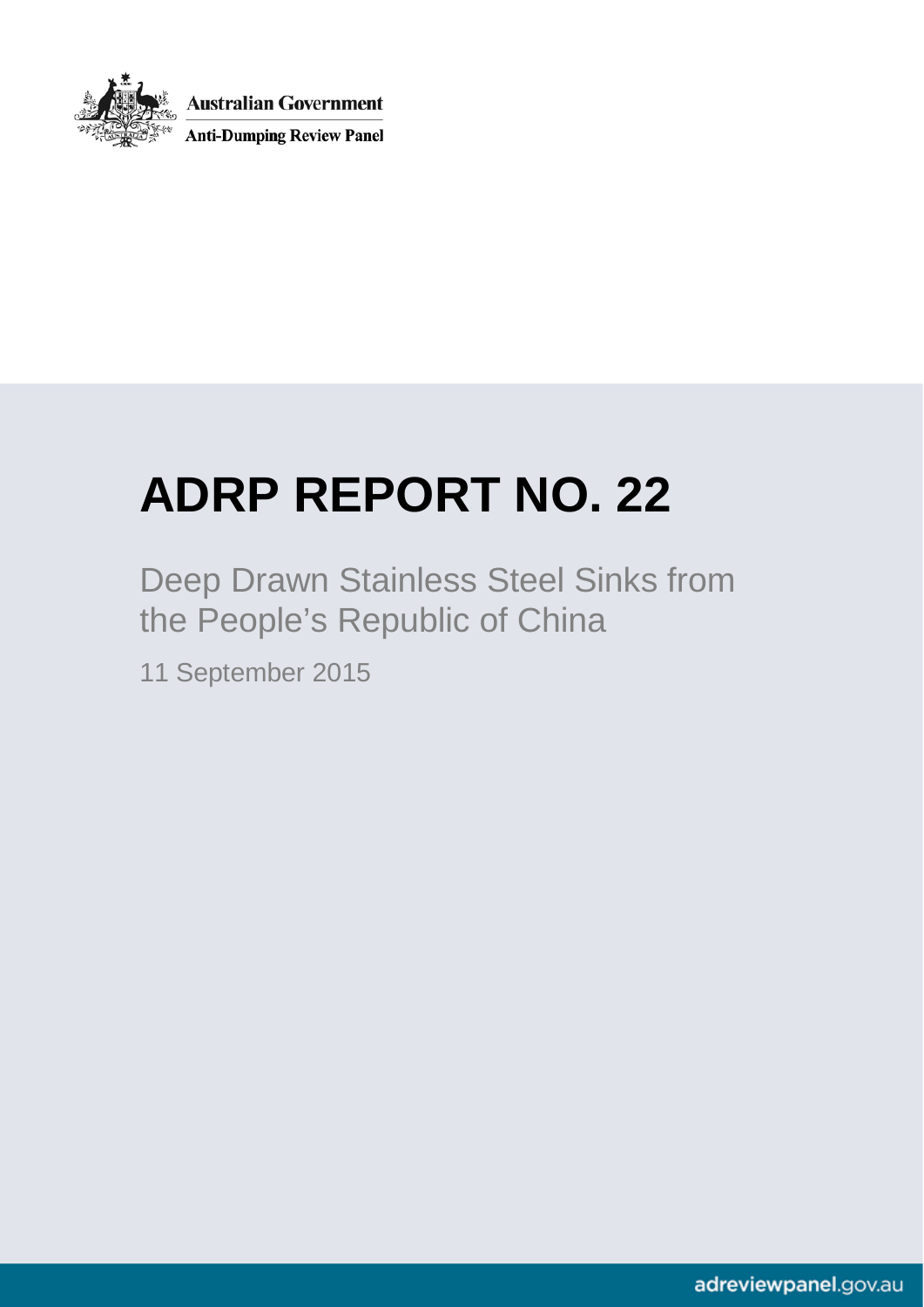

**Australian Government Anti-Dumping Review Panel** 

# ADRP Report No.22 Deep Dawn Stainless Steel Exported from the People's Republic of China

Review of a Decision of the Parliamentary Secretary to Publish a Dumping Duty Notice and a Countervailing Duty Notice in Relation to Deep Drawn Stainless Steel Sinks Exported from the People's Republic of China

11 September 2015

# Table of Contents

#### [ADRP REPORT NO.](#page-0-0) 22

<span id="page-1-0"></span>

| Deep Drawn Stainless Steel Sinks Exported from the People's Republic of China. |  |
|--------------------------------------------------------------------------------|--|
|                                                                                |  |
|                                                                                |  |
|                                                                                |  |
|                                                                                |  |
|                                                                                |  |
|                                                                                |  |
|                                                                                |  |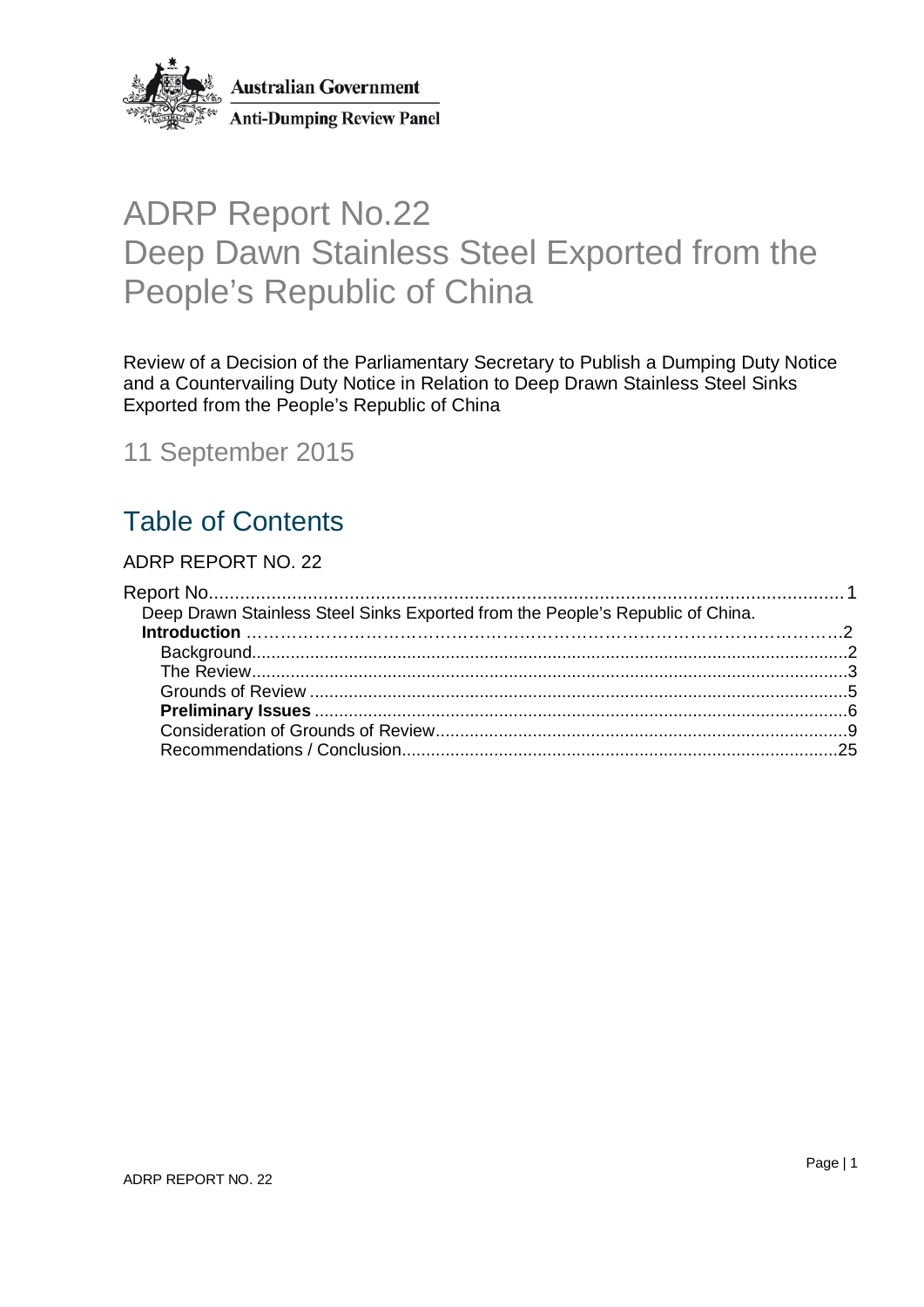

**Anti-Dumping Review Panel** 

## <span id="page-2-0"></span>**Introduction**

1. The following Applicants applied in terms of s.269ZZC of the Customs Act 1901(the Act), for review of a decision of the Parliamentary Secretary to the Minister for Industry and Science (the Parliamentary Secretary), pursuant to s.269TG(1) and s.269TG(2) of the Act to publish a Dumping Duty Notice and pursuant to s.269TJ(2) of the Act to publish a Countervailing Duty Notice in respect of Deep Drawn Stainless Steel Sinks exported from the People's Republic of China:

> Everhard Industries Pty Ltd (Everhard) Milena Australia Pty Ltd (Milena)

- 2. The Senior Member of the Anti-Dumping Review Panel (the Review Panel) directed in writing, pursuant to s.269ZYA of the Act, that the Review Panel for the purpose of this review be constituted by me.
- 3. The applications for review were accepted and notice of the proposed review as required by s.269ZZI of the Act, was published on 18 May 2015.
- 4. Before commencing the review I advised the Applicants and interested parties that when I was in private practice in Hong Kong, I was a member of the trade team of an international law firm that acted for the Ministry of Commerce, People's Republic of China (MOFCOM), in a countervailing case initiated by the International Trade Administration Commission of South Africa (ITAC) in July 2008, in respect of "Stainless Steel Kitchen Sinks Originating or Imported from China". I further advised that the countervailing investigation was formally terminated by ITAC in January 2009 and that I had not acted for MOFCOM or for the Chinese Government since that time.<sup>[1](#page-2-2)</sup> None of the Applicants or interested parties objected to my conducting the review.

## <span id="page-2-1"></span>**Background**

- 5. On 31 January 2014 Tasman Sinkware Pty Ltd (Tasman) lodged an application under s.269TB of the Act, requesting that a Dumping Duty Notice and a Countervailing Duty Notice be published in respect of Deep Drawn Stainless Steel Sinks exported to Australia from China. The application was not rejected and public notification of the initiation of the investigation was made on 18 March [2](#page-2-3)014 by the Commissioner of the Anti-Dumping Commission (the ADC).<sup>2</sup>
- 6. On 13 August 2014 the Commissioner of the ADC (the Commissioner) made a Preliminary Affirmative Decision (PAD) and securities were taken in respect of Deep Drawn Stainless Steel Sinks exported from China. The PAD did not make preliminary findings in relation to the request for the publication of a

 $\overline{a}$ 

<span id="page-2-2"></span><sup>&</sup>lt;sup>1</sup> See Letter to the Applicants and Notice to Interested Parties dated 18 May 2015<br><sup>2</sup> ADN No.2014/20

<span id="page-2-3"></span>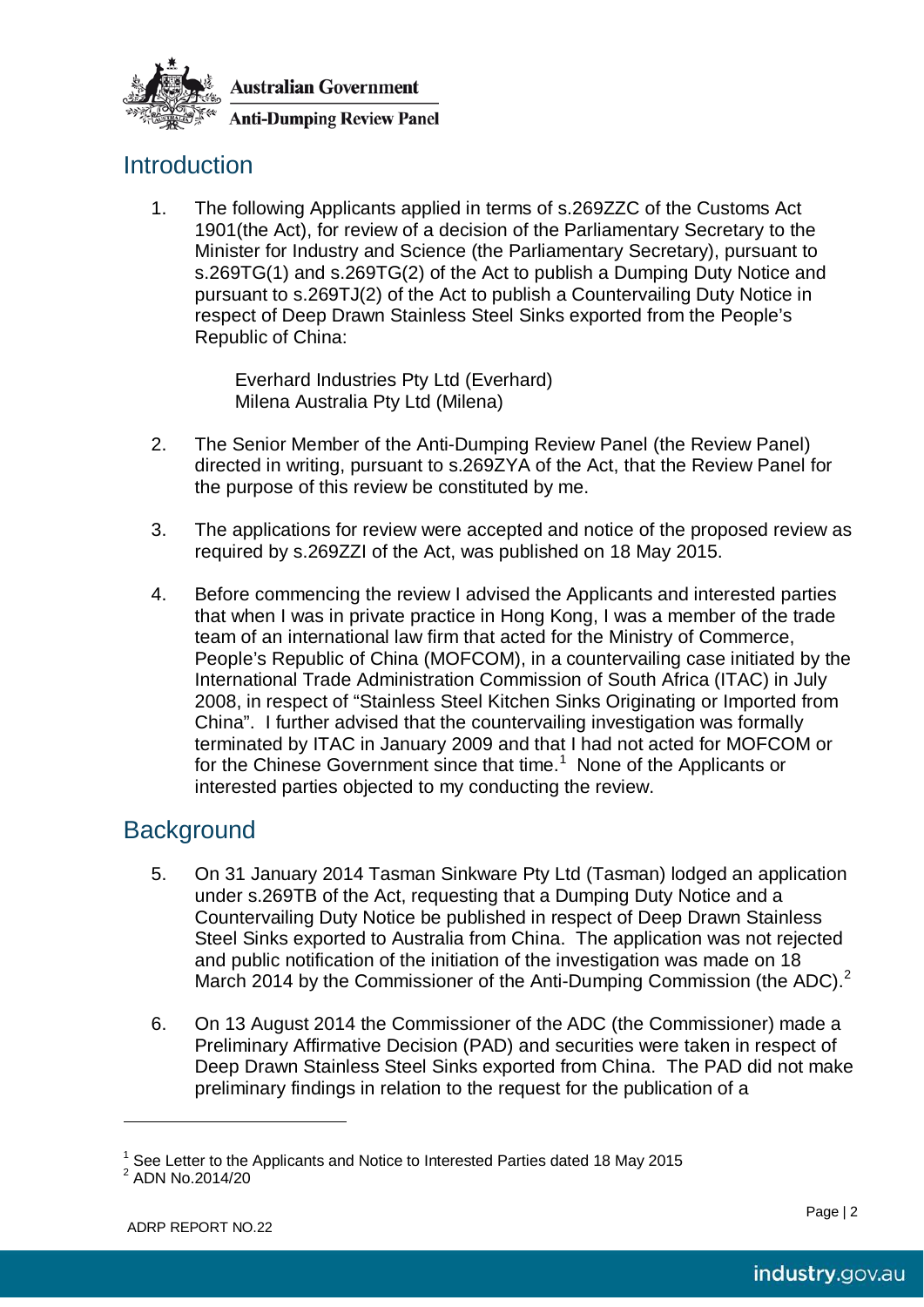

**Anti-Dumping Review Panel** 

Countervailing Duty Notice. The levels of securities taken were adjusted on 24 October 2014 and 23 December 2014. On 23 December 2014 the ADC issued the Statement of Essential Facts (SEF) for the investigation (SEF 2[3](#page-3-1)8).<sup>3</sup>

7. The final report to the Parliamentary Secretary was made by the ADC in Anti-Dumping Commission Report 238 (Report 238). The ADC recommended to the Parliamentary Secretary that a Dumping Duty Notice and a Countervailing Duty Notice be published in respect of Deep Drawn Stainless Steel Sinks exported to Australia from China. The Parliamentary Secretary accepted the recommendations and a Dumping Duty Notice under subsections 269TG(1) and (2) of the Act and a Countervailing Duty Notice under subsection 269TJ(2) of the Act was published on 26 March 2015.

## <span id="page-3-0"></span>The Review

- 8. In accordance with s.269ZZK(1) of the Act, the Review Panel must recommend that the Minister (or as in this case, the Parliamentary Secretary) either affirm the decision under review or revoke it and substitute a specified new decision.
- 9. The Review Panel must determine whether the decision to publish was the correct or preferable one. If it is concluded that the decision is the correct or preferable one, then the Review Panel must report to the Minister recommending that he or she affirm the decision. If the Review Panel is not satisfied that the decision was the correct or preferable decision, the Review Panel must report to the Minister recommending that he or she revoke the decision and substitute a specified new decision.
- 10. In undertaking the review, s.269ZZ requires the Review Panel to determine a matter required to be determined by the Minister in like manner as if it was the Minister having regard to the considerations to which the Minister would be required to have regard if the Minister was determining the matter.
- 11. An applicant is required to set out reasons for believing that the reviewable decision is not the correct or preferable decision, and failure to do so may result in rejection of the application. However, as it was stated in the ADRP Report No.15 $4$ , because an application is not rejected it does not follow that all grounds advanced in the application are to be viewed, or have been accepted as reasonable grounds for the reviewable decision not being the correct or preferable decision. It is also pointed out in the ADRP Report No.15 that the obligation on an applicant to set out the reasons is linked to the task the Review Panel has in determining whether the ultimate decision (the reviewable decision) was the correct or preferable one.

 $\overline{a}$ 

<span id="page-3-2"></span><span id="page-3-1"></span>

<sup>&</sup>lt;sup>3</sup> Statement of Essential Facts Report No. 238 dated 23 December 2014<br><sup>4</sup> See ADRP Report No. 15 concerning Wind Towers exported from the People's Republic of China and the Republic of Korea, paragraph 16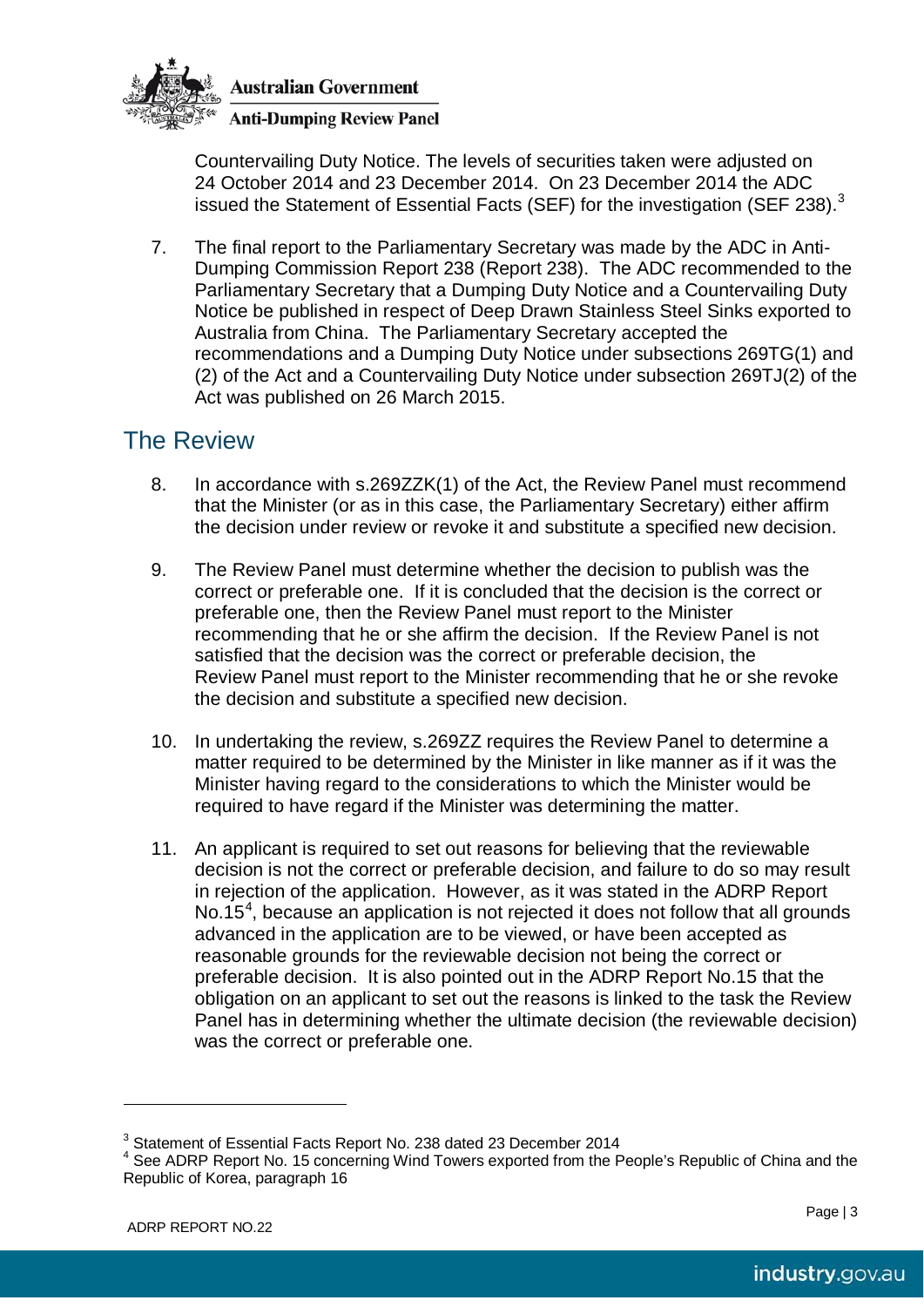

- 12. In making its recommendation the Review Panel must not have regard to any information other than the *"relevant information"* as defined in s.269ZZK(6)(a), that is, information to which the ADC had regard or was required to have regard when making its findings and recommendations to the Minister. The Review Panel must only have regard to the relevant information and any conclusions based on the relevant information that are contained in the application for review and any submissions received under s.269ZZJ.<sup>[5](#page-4-0)</sup> In other words, the Review Panel does not undertake its own new investigation and is limited to the information that had been before the ADC.
- 13. In conducting this review I have had regard to the applications (including documents submitted with the applications) and to the submissions received pursuant to s.269ZZJ of the Act insofar as they contained conclusions based on relevant information. I have also had regard to Report 238 and information relevant to the review which was referenced in Report 238. I have also had regard to SEF 238 and to documents referenced in SEF 238.
- 14. After the applications for review of the Parliamentary Secretary's decision were accepted by the Review Panel, the ADC was invited to provide comments on the grounds raised in the applications for review (the Invitation to Comment Letter). The response from the ADC was received on 3 June 2015 (the ADC Response). Both the Invitation to Comment Letter and the ADC Response were made publicly available. I have had regard to the ADC Response only to the extent that the ADC has identified information to which it had regard in making its recommendation to the Parliamentary Secretary and which it considered responsive to the claims made by the Applicants.
- 15. The time for submissions by interested parties under s.269ZZJ is 30 days after the public notice. As the public notice was given on 18 May 2015 the time for submission expired on 17 June 2015. Submissions were received in this period from:
	- Tasman; and
	- Milena.
- 16. After reviewing the applications, submissions and other material described above, pursuant to s.269ZZL of the Act, on 13 July 2015, I required the the ADC to reinvestigate the finding that the goods produced by Tasman are "like goods" to lipped stainless steel laundry tubs (LSSL tubs) imported by Everhard and Milena, for the purpose of determining if the dumped and subsidised goods cause material industry to the Australian industry. I also required the ADC to reinvestigate the finding that stand-alone laundry units (whether imported fully assembled or in a "kit") are not the goods subject to the investigation or any resulting measures, in particular taking into account Milena's submission of 2 December 2014 $<sup>6</sup>$  $<sup>6</sup>$  $<sup>6</sup>$ , as well as all other parties' submissions. I requested the</sup>

 $\overline{a}$ 

<span id="page-4-1"></span><span id="page-4-0"></span> $5$  See s.269ZZK(4) of the Act  $6$  See #85 of the Public Record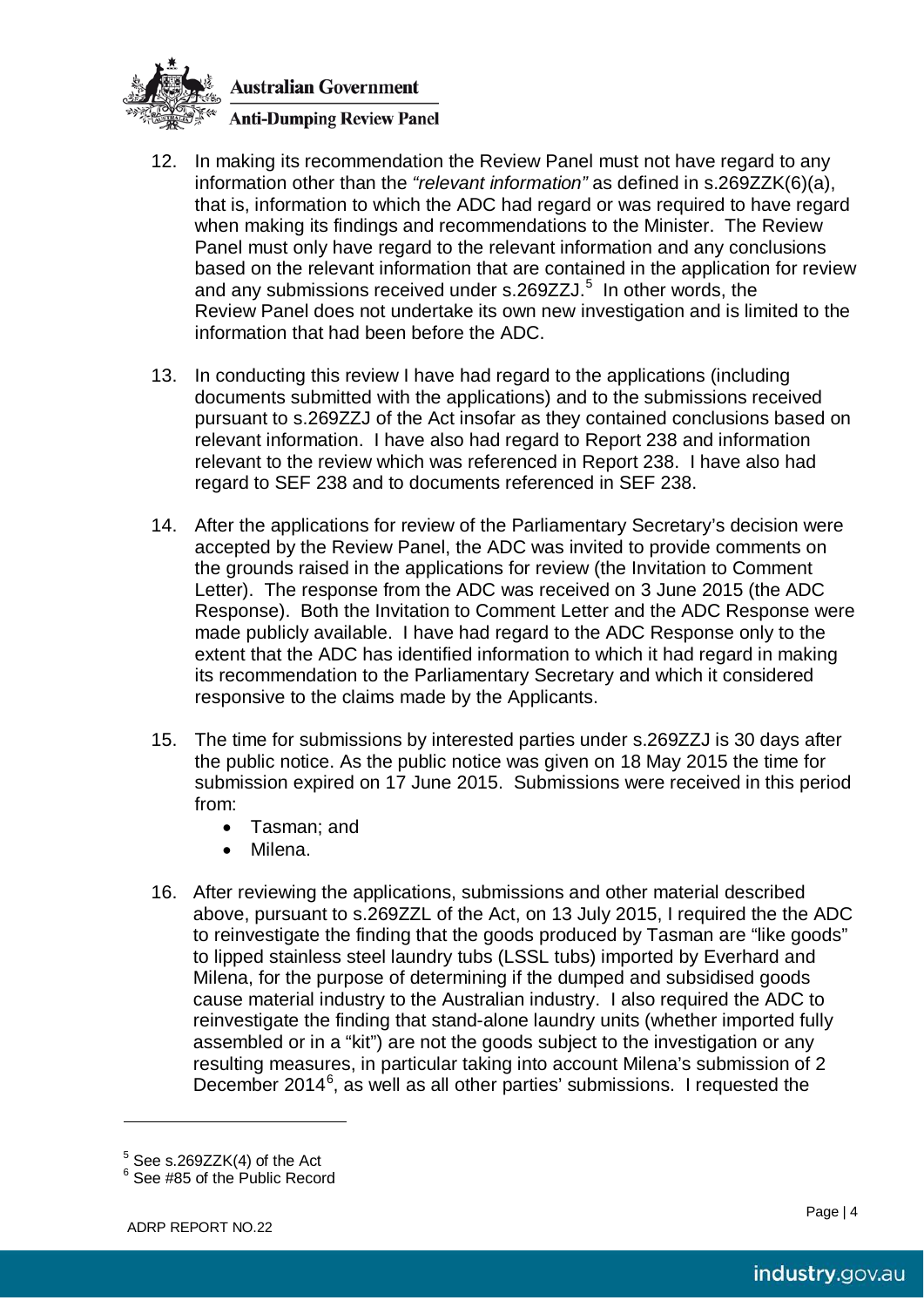

**Anti-Dumping Review Panel** 

ADC's reinvestigation report in this regard by 12 August 2015 (Reinvestigation Report). The request for reinvestigation and the Reinvestigation Report were made publically available. A copy of the Reinvestigation Report is attached as Annexure 1 to this report.

## <span id="page-5-0"></span>Grounds of Review

### Everhard

- 17. Everhard is an importer of LSSL tubs, which are goods that are the subject of the reviewable decision application. Everhard is an "interested party" in relation to a reviewable decision within the meaning of s.269ZX.<sup>[7](#page-5-1)</sup> Everhard also manufactures injection-moulded polymer drop-in laundry sinks and stand-alone polymer bowls and cabinets in Australia. The imported LSSL tubs are fitted onto imported stainless steel cabinets or the Australian-made polymer cabinets to make a stand-alone laundry unit.
- 18. While it is not clearly set out in Everhard's application for review, the grounds for the reviewable decision not being the correct or preferable decision appear to be that:
	- There has been an error in the decision that LSSL tubs are "like goods" to the goods produced by the Australian industry.<sup>[8](#page-5-2)</sup> This ground of review would appear to relate to the rejection by the ADC of the eligibility of LSSL tubs for exemption from measures in accordance with s.8(7)(b) or 10(8)(aa) of the Tariff (Anti-Dumping) Act 1[9](#page-5-3)75 (the Dumping Duty Act)<sup>9</sup>;
	- The importation of LSSL tubs cannot cause material injury to an Australian manufacturer of the Deep Drawn Stainless Steel Sinks.<sup>[10](#page-5-4)</sup>

## **Milena**

 $\overline{a}$ 

- 19. Milena is an importer of LSSL tubs, which are goods that are the subject of the reviewable decision application. Milena is therefore an "interested party" in relation to a reviewable decision within the meaning of s.269ZX. Milena also manufactures injection-moulded polymer stand-alone polymer bowls and cabinets in Australia. The imported LSSL tubs are fitted onto the Australianmade polymer cabinets to make a stand-alone laundry unit.
- 20. The grounds of review relied upon by Milena are set out in its application for review:

<span id="page-5-1"></span><sup>&</sup>lt;sup>7</sup> See the definition of interested party in s.269ZX(c)<br>
<sup>8</sup> See paragraph 2 of Attachment 1 and Attachment 3 of Everhard's application for review<br>
<sup>9</sup> See paragraph 2 of Attachment 1 of Everhard's application for review

<span id="page-5-3"></span><span id="page-5-2"></span>

<span id="page-5-4"></span>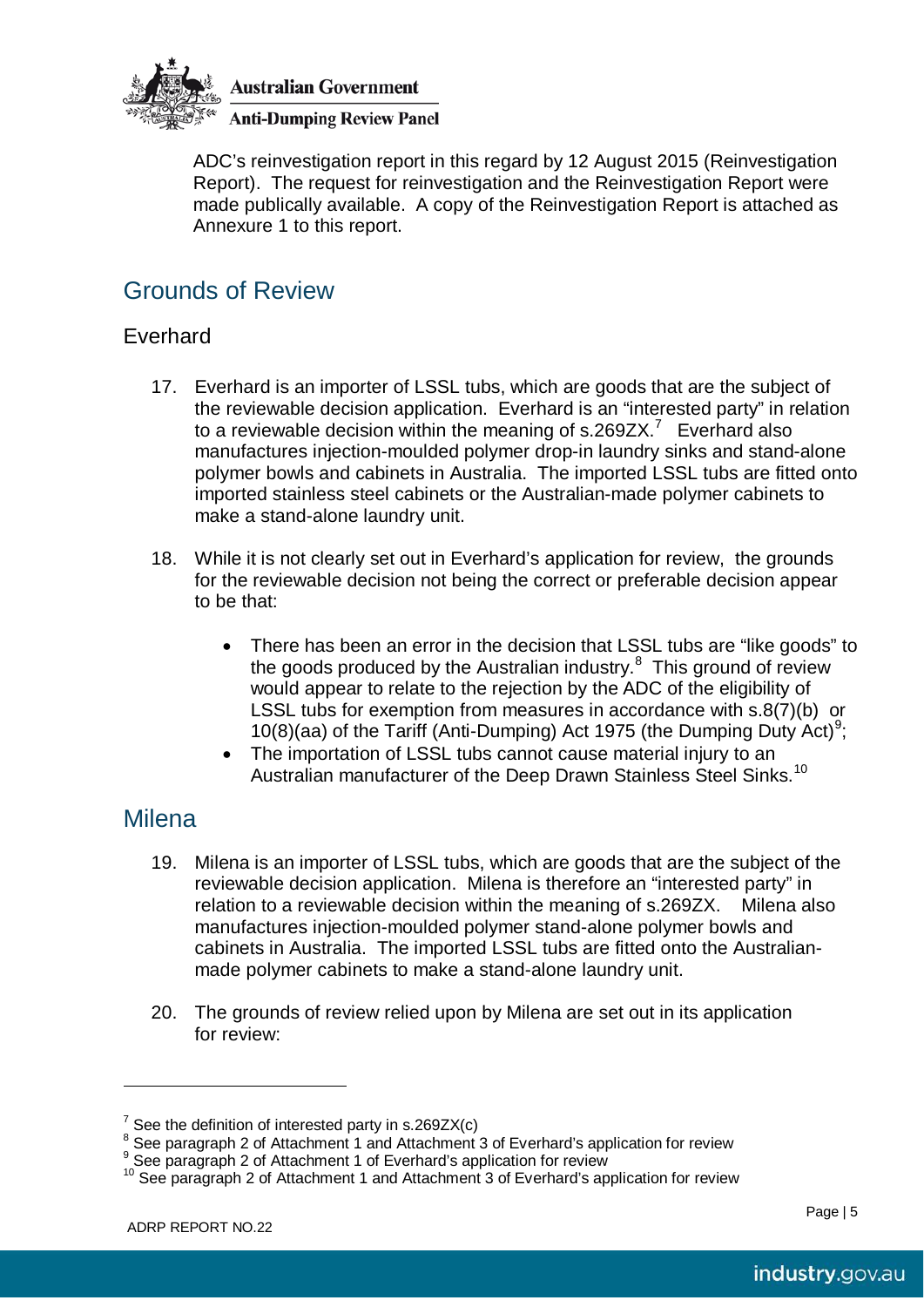

#### **Anti-Dumping Review Panel**

- There was inadequate notification and communication with affected parties by the ADC;
- The ADC erred in its investigation not to consider additional information provided to it during the investigation;
- The Parliamentary Secretary erred in her decision to declare LSSL tubs "like goods" to the goods which are the subject of the notice;
- The Parliamentary Secretary erred in her decision not to declare standalone laundry units (fully assembled or in kits) as "like goods";
- The Parliamentary Secretary erred in determining the duty imposed on "Uncooperative and Other Exporters" by setting it too high; and
- The currency exchange rate was not properly taken into account in the investigation and in setting the duty under the notice.

## <span id="page-6-0"></span>Preliminary Issues

- 21. Before considering the grounds of review in detail, I will deal with two preliminary issue arising from:
	- i. Everhard's first ground of review and Milena's third ground of review, that is, LSSL tubs are not "like goods" to the goods produced by the Australian manufacturer and should be considered to be eligible for exemption from any measures in accordance with s. 8(7) or s.10(8)(aa) of the Dumping Duty Act; and
	- ii. Milenas first two grounds of review, that is, there was inadequate notification and communication with affected parties by the ADC and that the ADC erred in its investigation not to consider additional information provided to it during the investigation. Both these grounds of review relate to procedural fairness.

Grounds of Review Relating to Exemption under Subsections 8(7) or 10(8)(aa) of the Dumping Duty Act

22. Both Everhard and Milena contend that LSSL tubs should be eligible for exemption from any measures that may be applied following the completion of the investigation in accordance with s.8(7) or s.10(8)(aa) of the Dumping Duty Act. These subsections provide that the Minister (or in this case, the Parliamentary Secretary) may, by notice in writing, exempt goods from measures if he or she is satisfied as to a number of conditions. The relevant condition relating to Everhard and Milena is where, "*like or directly competitive*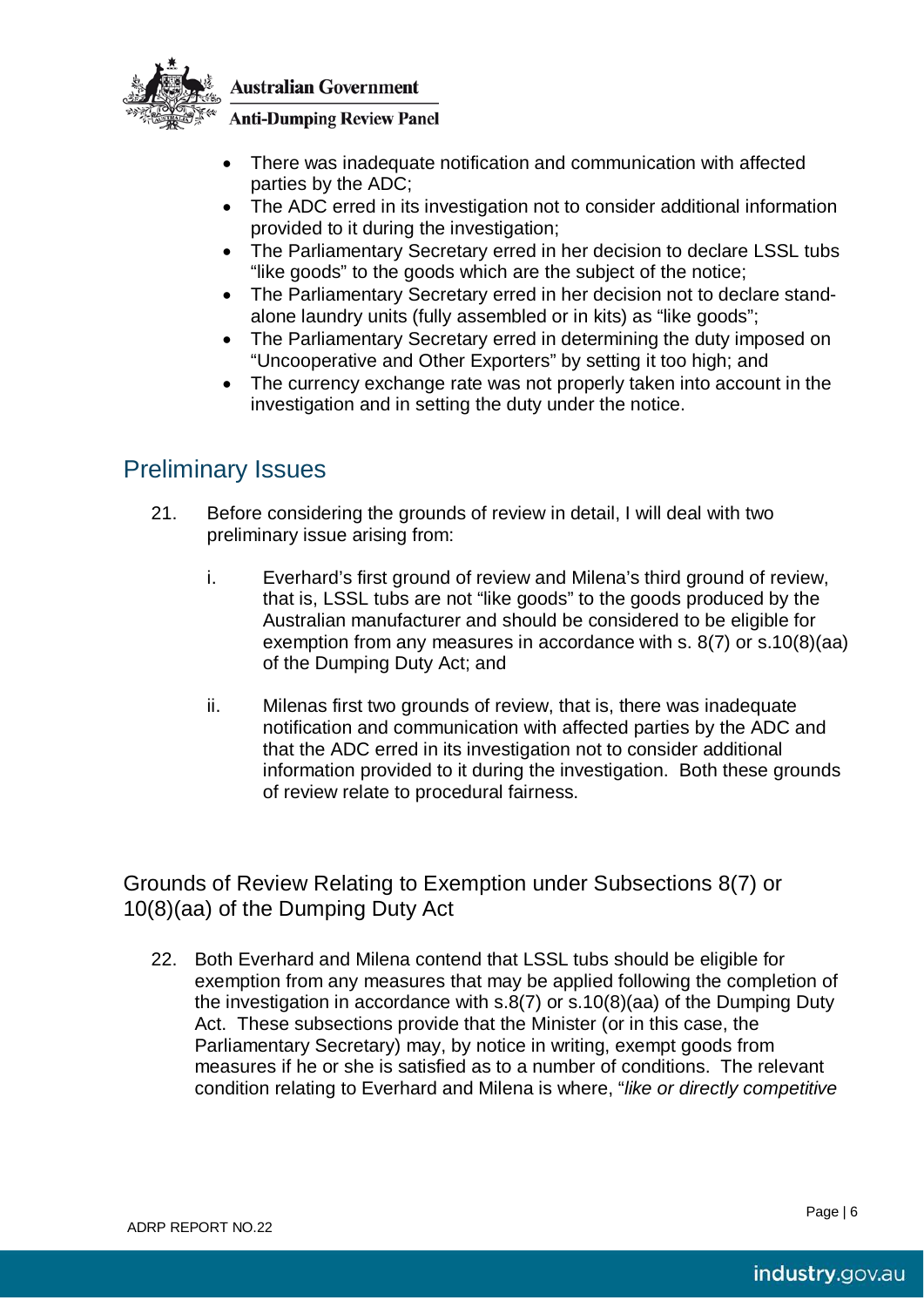

*goods are not offered for sale in Australia to all purchasers on equal terms under like conditions having regard to the custom and usage of trade*". [11](#page-7-0)

- 23. In Report 238 the ADC found that the Australian industry does produce "like goods" to LSSL tubs and therefore considers that the requirements of an exemption under the relevant provisions of the Dumping Duty Act are not satisfied.<sup>[12](#page-7-1)</sup> The preliminary issue arising is whether the Review Panel has power to review a decision of the Parliamentary Secretary to grant exemption or refuse to grant exemption of a product from measures pursuant to s.8(7) or s.10(8)(aa) of the Dumping Duty Act.
- 24. In my view, the contention by Everhard that LSSL tubs should be the subject of such an exemption under the Dumping Duty Act cannot be considered in an application for review by the Review Panel. The decisions of the Minister (or Parliamentary Secretary) which can be reviewed by the Review Panel are set out in section 269ZZA of the Act. They include the decision of the Minister to publish a Dumping Duty Notice under subsections 269TG(1) or (2) or a Countervailing Duty Notice under subsections 269TJ(1) or (2) of the Act, but do not include a decision to exempt or not exempt a product from dumping or countervailing duties under subsections 8(7) or 10(8)(aa) of the Dumping Duty Act. I find that the Review Panel therefore has no power to review the decision of the Parliamentary Secretary not to grant an exemption to LSSL tubs imported by Everhard and Milena. This is the same conclusion reached by the Review Panel in the Review of Decision to Impose Dumping Duties on Zinc Coated (Galvanised) Steel Exported from the Republic of Korea (Report relating to POSCO).<sup>[13](#page-7-2)</sup>

#### Grounds of Review Relating to Procedural Fairness

- 25. In respect of its first ground of review Milena contends that the ADC should have notified it and its Chinese exporter directly, and that notification by publication in the Australian and on the ADC's website was not fair notice. In respect of its second ground of review, Milena contends that the ADC should have been willing to take into account the late submission of its exporter, so that it would not automatically be deemed to be "Uncooperative and Other". In respect of both grounds Milena requests that the Minister grant immediate review of all Exporters and in particular Shengzhou Chunyi Electrical Appliances Co Ltd.<sup>[14](#page-7-3)</sup>
- 26. These two grounds of review appear to be directed at the process undertaken by the ADC or "procedural fairness" rather than at "reviewable decisions" by the Minister, referred to in s.269ZZA. This raises the issue of whether or not the

 $\overline{a}$ 

<span id="page-7-1"></span><span id="page-7-0"></span><sup>&</sup>lt;sup>11</sup> See s.8(7)(a) and s.10(8)(aa) of the Dumping Duty Act<br><sup>12</sup> See Section 3.6 of Report 238 (page 22) and Section III(ii) of Non-Confidential Appendix 1 of Report<br>238 (pages 99 -105)

<span id="page-7-3"></span><span id="page-7-2"></span>

<sup>&</sup>lt;sup>13</sup> See paragraph 9 on page 5<br><sup>14</sup> See paragraph 9.1 of Milena's application for review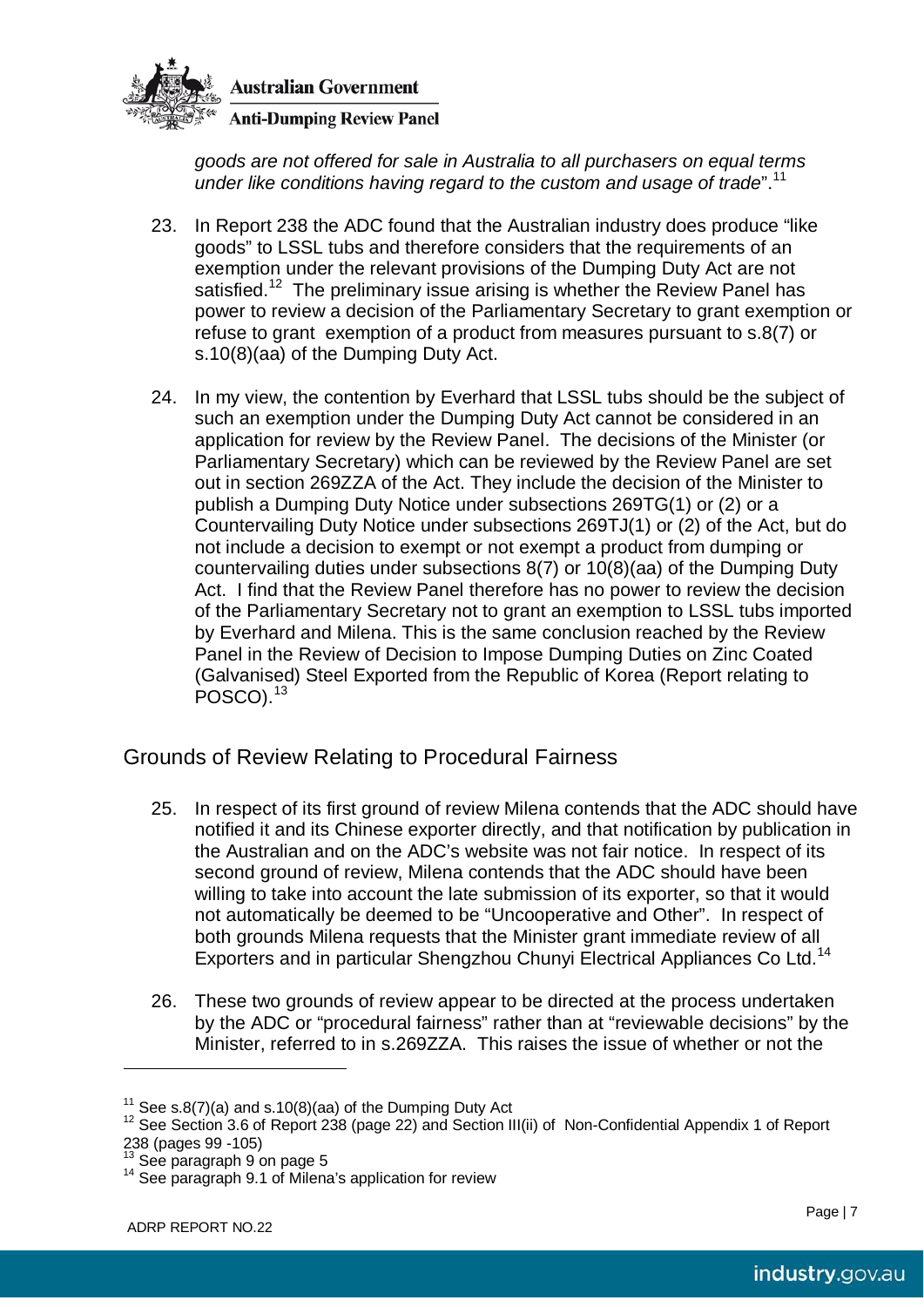

**Anti-Dumping Review Panel** 

Review Panel has the power to consider whether a denial of procedural fairness is a ground of review to find a reviewable decision is not the correct or preferable decision. This issue was considered by the Review Panel in ADRP Report No.16 [15](#page-8-0) which referred to *GM Holden Limited v Commissioner of the Anti-Dumping Commission[16](#page-8-1)* in which Mortimer J considered that it was not part of the function of the Trade Measures Review Officer (TMRO). The following statement of her Honour was quoted:

*"That being the function, there is no basis in the scheme to impose an obligation on the TMRO to consider and deal with a claim of denial of procedural fairness in its own terms. What the TMRO may need to do, as it did in this case, is examine an underlying factual and reasoning challenge articulated by the party said to have been denied procedural fairness in relation to a particular "finding" in the Chief Executive Officer's report."[17](#page-8-2)*

- 27. The Review Panel in ADRP Report No. 16 acknowledges that there are differences with a review by the Review Panel to that which was conducted by the TMRO, but did not consider that the differences are such that they would lead to a different conclusion to the one her Honour reached. Like the TMRO, the Review Panel only makes a recommendation to the Minister.
- 28. I concur with the decision in ADRP No. 16 and consider that these procedural issues fall outside the scope of the powers of the Review Panel. I am limited to recommending that the Minister affirm or revoke the reviewable decision and substitute a specified new decision.<sup>18</sup> I will therefore not make findings in respect of Milena's first two grounds of review. In any event, it would appear to me that:
	- i. In respect of Milena's first ground of review, the ADC not only complied with all the legislative and World Trade Organisation (WTO) notification requirements relating to the initiation of the investigation, but also took additional steps that went further than what was reasonably necessary to notify interested parties; and
	- ii. In respect of Milena's second ground of review, the ADC complied with all the legislative and WTO requirements relating to acceptance or rejection of late submissions, particularly an exporter questionnaire, which is subject to stricter requirements. In this regard I refer to Moore J's discussion of the operation of the legislative scheme in Pilkington *(Australia) v Minister of State for Justice and Customs. [19](#page-8-4)*

 $\overline{a}$ 

<span id="page-8-0"></span><sup>&</sup>lt;sup>15</sup> ADRP Report No. 16, Quenched and Tempered Steel Plate exported from Finland, Japan and Sweden, paragraphs 120 to 123<br><sup>16</sup> [2014] FCA 708

<span id="page-8-4"></span><span id="page-8-3"></span>

<span id="page-8-2"></span><span id="page-8-1"></span><sup>17</sup> Paragraph [175]<br><sup>18</sup> See s.269ZZK(1) of the Act <sup>19</sup> [2002] FCA 770, paragraph [41]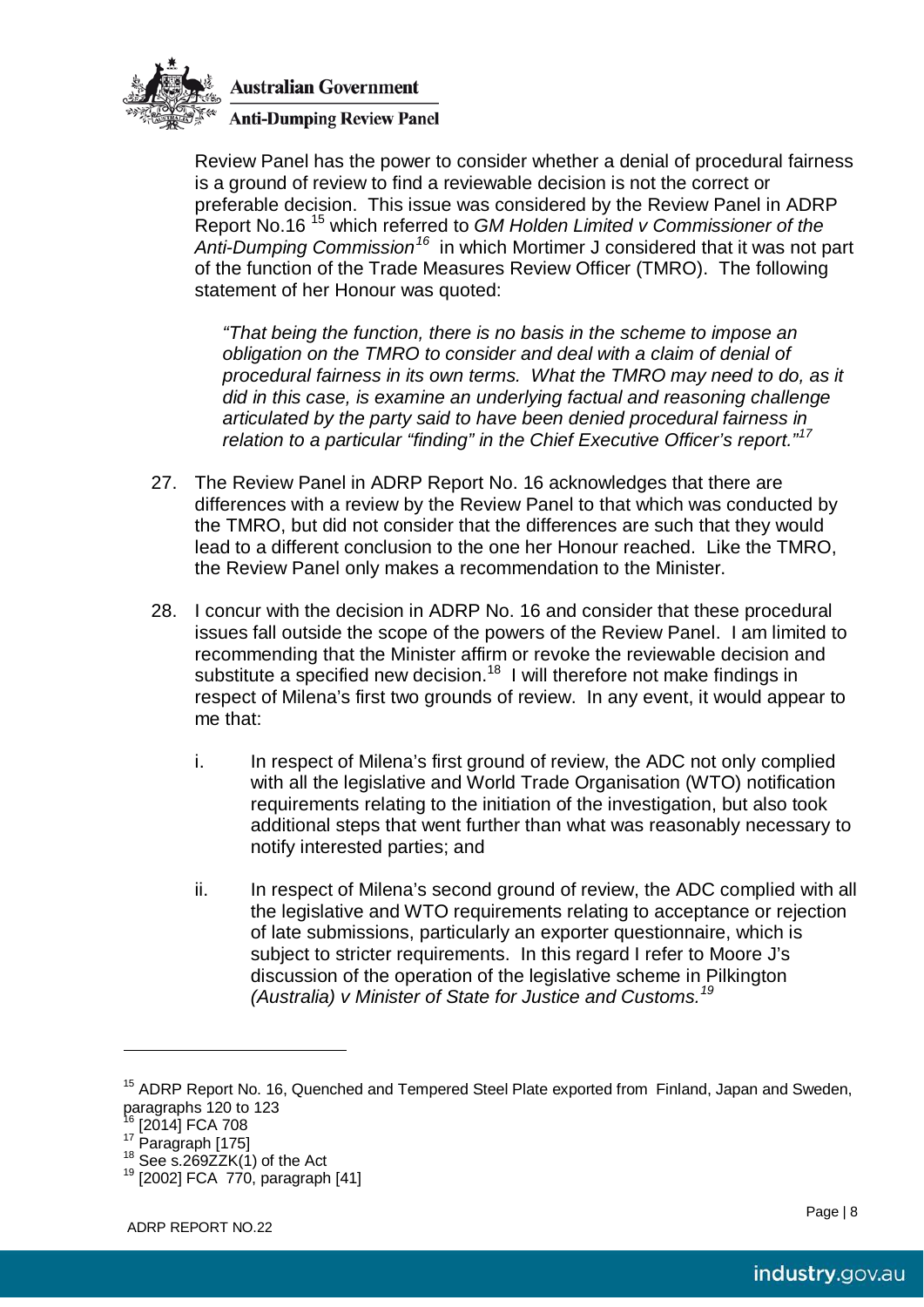

## <span id="page-9-0"></span>Consideration of Grounds of Review

29. I will now deal with the second grounds of review put forward by Everhard in its application for review. Everhard did not make a submissions pursuant to s.269ZZI.

The importation of LSSL tubs cannot cause material injury to an Australian manufacturer of the Deep Drawn Stainless Steel Sinks

- 30. While this ground of review was not separately and clearly articulated by Everhard in its application for review, it is referred to a number of times in Everhard's application for review, and in various submissions to the ADC<sup>20</sup>. usually in connection with the discussion on whether LSSL tubs are "like goods" for the purposes of the investigation.
- 31. Everhard is an Australian owned family business that has been manufacturing laundry products since 1926, selling them to hardware and plumbing merchants in Australia. Everhard manufactures injection-moulded polymer drop-in laundry sinks and stand-alone polymer bowls and cabinets in Australia. As mentioned above, Everhard is also an importer of LSSL tubs, which are goods that are the subject of the reviewable decision application. The imported LSSL tubs are fitted onto imported stainless steel cabinets or the Australian-made polymer cabinets to make stand-alone laundry units.
- 32. Everhard also imports stainless steel bowls for fitting into benchtops that are similar to those sold by Tasman, but is not requesting a review of the decision to impose duties on these products. Everhard also imports complete laundry units in a flat pack configuration (metal cabinets and lipped bowl) and assembles them in Australia. These have been found by the ADC not to be "like goods" and are not subject to the duty. According to Everhard, this has led to the "perverse" outcome that the fully imported product (a lipped bowl and a cabinet) is not subject to duty but the same bowl when imported for use with an Australian-made cabinet is subject to duty. Everhard is not challenging this decision but contends that if the duty on LSSL tubs is retained, it will need to consider having the polymer cabinets manufactured overseas and brought in as flat packs so as to remain competitive. This is the subject of one of Milena's grounds of review, discussed below.
- 33. Everhard contends that Tasman does not manufacture a stainless steel lipped laundry bowl in Australia and therefore this type of bowl should not be considered to be the goods under investigation because no material injury can be caused to the Australian Industry. Everhard states:

 $\overline{a}$ 

<span id="page-9-1"></span> $^{20}$  See paragraph 2 of Attachment 1 to Everhard's application for review and submissions to the ADC of 26 September 2014 (#66 of the Public Record) and 11 November 2014 (#79 of the Public Record)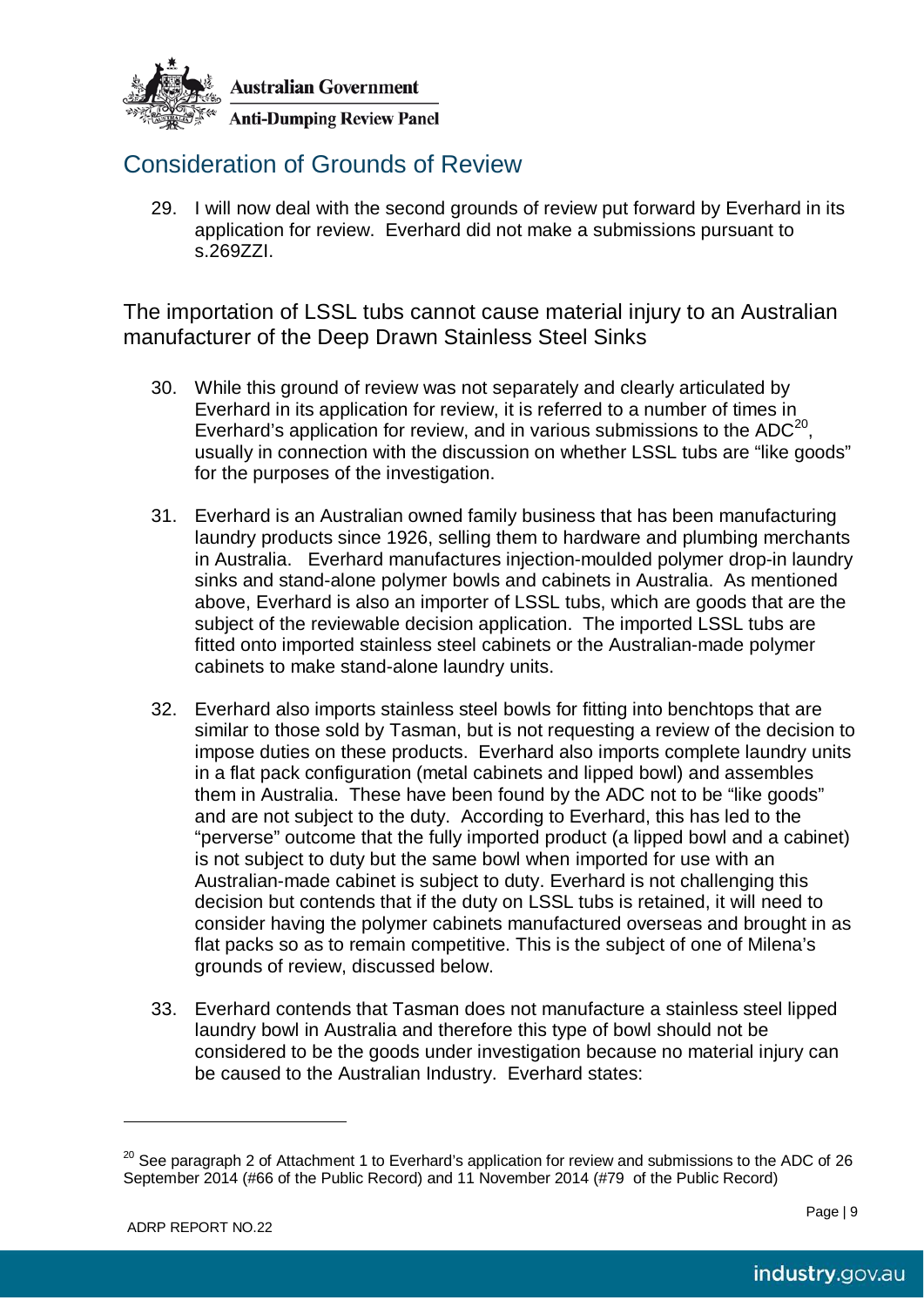

**Anti-Dumping Review Panel** 

*"More significantly, the Commission's assessment of material injury must be based on the assessment of the impact of dumped imports on the domestic industry producing "like products".[f] Given the fact that the Australian industry does not produce lipped bowls for the assembling of laundry kits or goods that are "like" lipped bowls (which will be discussed below), it is hard to understand how the importation of lipped bowls could possibly cause material injury to the Australian industry. The Australian industry's submission does not provide any evidence to show how it may suffer material injury caused by the importation of lipped bowls."* (footnote excluded).<sup>[21](#page-10-0)</sup>

- 34. Everhard contends and provided evidence to show that:
	- LSSL tubs have unique features, that is, its unique lipped top edge;
	- LSSL tubs are not interchangeable with Tasman's bowls and that it is impossible to fit a LSSL tubs to anything other than a purpose-built cabinet which can be made from either metal or polymer;
	- These LSSL tubs are designed and shaped to fit onto the purposedesigned cabinet to provide rigidity to the unit;
	- Tasman does not manufacture this type of LSSL tubs. Tasman makes laundry tubs that are designed to be mounted into a bench top (also referred to as (inset tubs) which require a solid bench or cabinetry for support;
	- Due to their specific design LSSL tubs cannot be used in a bench top and bench top laundry sinks cannot be used on a cabinet without a "lip" as the LSSL tubs would simply fall off the cabinet.<sup>[22](#page-10-1)</sup>
- 35. Everhard compares LSSL tub bowls and "drop in"/benchtop sinks in terms of physical likeness, commercial likeness, functional likeness and application, emphasising their differences.<sup>[23](#page-10-2)</sup> The most significant issue would seem to be the contention of Everhard (and Milena) that the imported LSSL tubs and Tasmin's inset tubs are not interchangeable or directly competitive. Everhard submitted evidence indicating that it "may" be possible to use a LSSL tub in a bench, but only with extensive modification, which would not even then produce a satisfactory result. In the same way, it would be extremely difficult to use a bench top bowl in a freestanding laundry cabinet, also with an unsatisfactory result, and possibly creating a safety hazard and a health risk.  $24$
- 36. The relevant issue in relation to this ground of review is whether the goods produced by Tasman are "like goods" for the purpose of determining if the dumped and subsdised goods cause material injury to the Australian industry

 $\overline{a}$ 

<span id="page-10-1"></span><span id="page-10-0"></span><sup>&</sup>lt;sup>21</sup> See Everhard submission to the ADC dated 11 November 2014 (#79 of the Public Record)<br><sup>22</sup> See Everhard submission to the ADC dated 11 November 2014 (#79 of the Public Record)<br><sup>23</sup> See Attachment 1 of Everhard's appli

<span id="page-10-2"></span>

<span id="page-10-3"></span>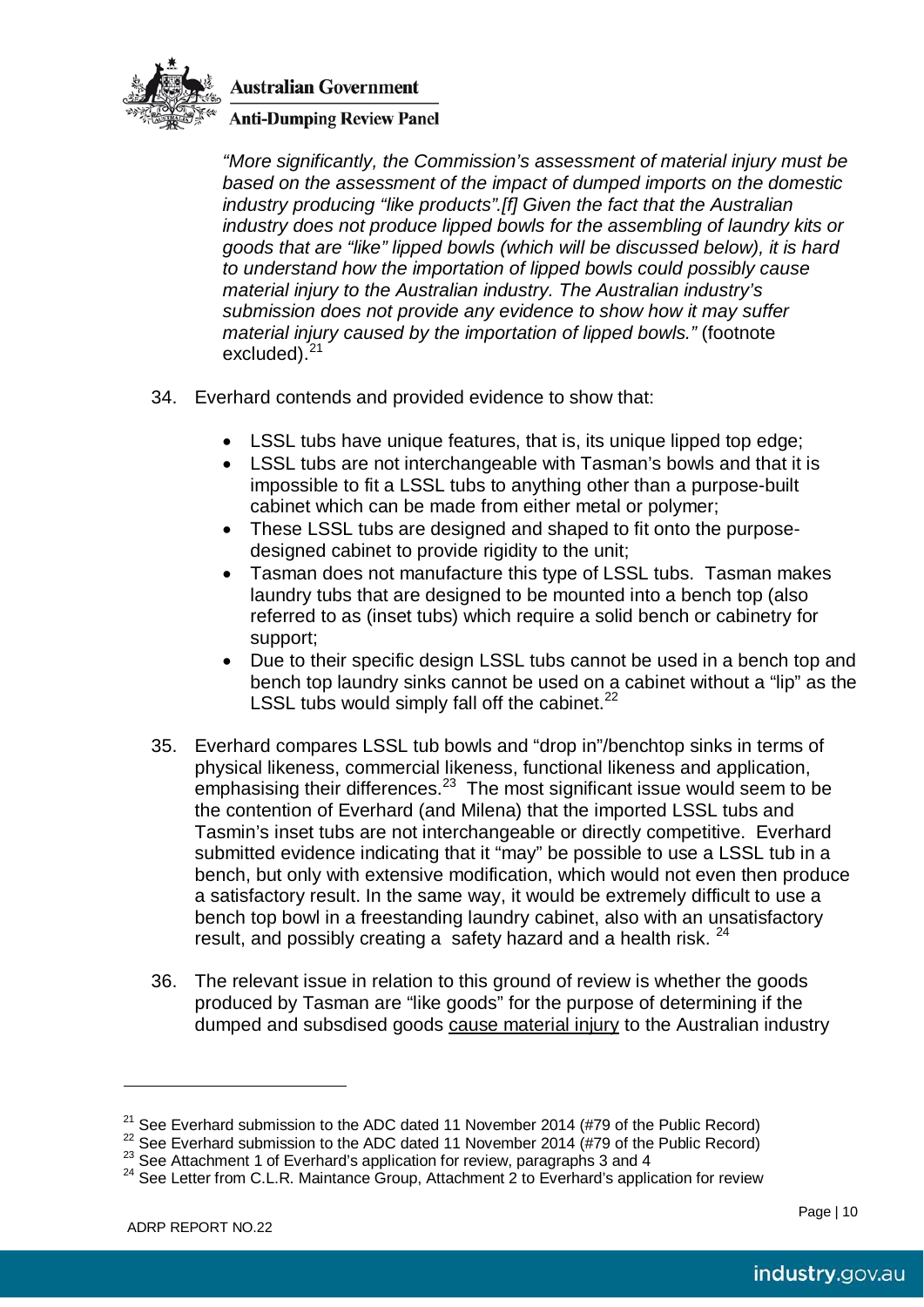

**Anti-Dumping Review Panel** 

(my emphasis). $^{25}$  It should be noted the the ADC did not identify this as a ground of review in the ADC Response, indicating that Everhard's application contains only one ground of review, being "*that individually-imported lipped laundry tubs ………….should be exempted from the anti-dumping measures by the Parliamentary Secretary under s.8(7)(a) and 10(8)(a) of the Tariff (Anti-Dumping) Act 1975 (the Dumping Duty Act)"*. [26](#page-11-1) The reason for this could be the lack of clarity relating to Everhard's grounds of review and some confusion of terminology such as 'goods under consideration' and "like goods" in the various submissions. This will be discussed in more detail below.

- 37. The ADC also did not appear to acknowledge this claim of Everhard during the course of the investigation, and did not separately analyse these imports in its consideration of whether dumped imports of the goods under investigation had caused material injury to Tasman. The ADC appears only to have considered the issue of imports of LSSL tubs in the context of whether they fall within the broader category of "goods under consideration" and whether they are eligible for exemption under s.8(7) of the Dumping Duty Act.
- 38. It is important at this stage to distinguish between a product falling within the parameters of the "goods under consideration", that is, the imported product being the subject of the investigation (and with respect to which a determination of dumping is made), and the term 'like goods' for the purpose of the investigation, as defined in s.269T(1) of the Act<sup>27</sup> (or the similar term, 'like product' as defined in the WTO Agreement on the Implementation of Article VI of the GATT 1994 (the Anti-Dumping Agreement).<sup>[28](#page-11-3)</sup>
- 39. The WTO jurisprudence is very clear about the distinction referred to above, and in particular, that there is no obligation on investigating authorities to ensure that where the product under consideration is made up of categories of products, that all such categories must be "like" each other, thereby constituting a single homogeneous product.<sup>[29](#page-11-4)</sup> In other words, the "like product" definition in Article 2.6 does not apply to the "product under consideration".

 $\overline{a}$ 

<span id="page-11-2"></span><span id="page-11-1"></span>

<span id="page-11-0"></span><sup>&</sup>lt;sup>25</sup> See s.269TG(1) and (2)<br><sup>26</sup> See Section 2 of the ADC Response, page 1<br><sup>27</sup> The term "like goods" is defined in s. 269T(1) as follows:

<sup>&</sup>quot;*like goods, in relation to goods under consideration, means goods that are identical in all respects to the goods under consideration or that, although not alike in all respects to the goods under consideration, have characteristics closely resembling those of the goods under* 

<span id="page-11-3"></span>*consideration*" <sup>28</sup> Article 2.6 provides:

<sup>&</sup>quot;*Throughout this Agreement the term "like product" ("product similar") shall be interpreted to mean a product which is identical, i.e. alike in all respects to the product under consideration, or in the absence of such a product, another product which, although not alike in all respects, has characteristics closely resembling those of the product under consideration".*

<span id="page-11-4"></span><sup>29</sup> See Panel Report, *European Communities — Anti-Dumping Measure on Farmed Salmon from Norway, WT/DS337/R (EC - Salmon),* para.7.68; Panel Report European Communities — Definitive Anti-Dumping Measures on Certain Iron or Steel Fasteners from China, WT/DS397/R *(EC – Fasteners*), para 7.278; *Panel Report, Korea – Anti-Dumping Duties on Imports of Certain Paper from*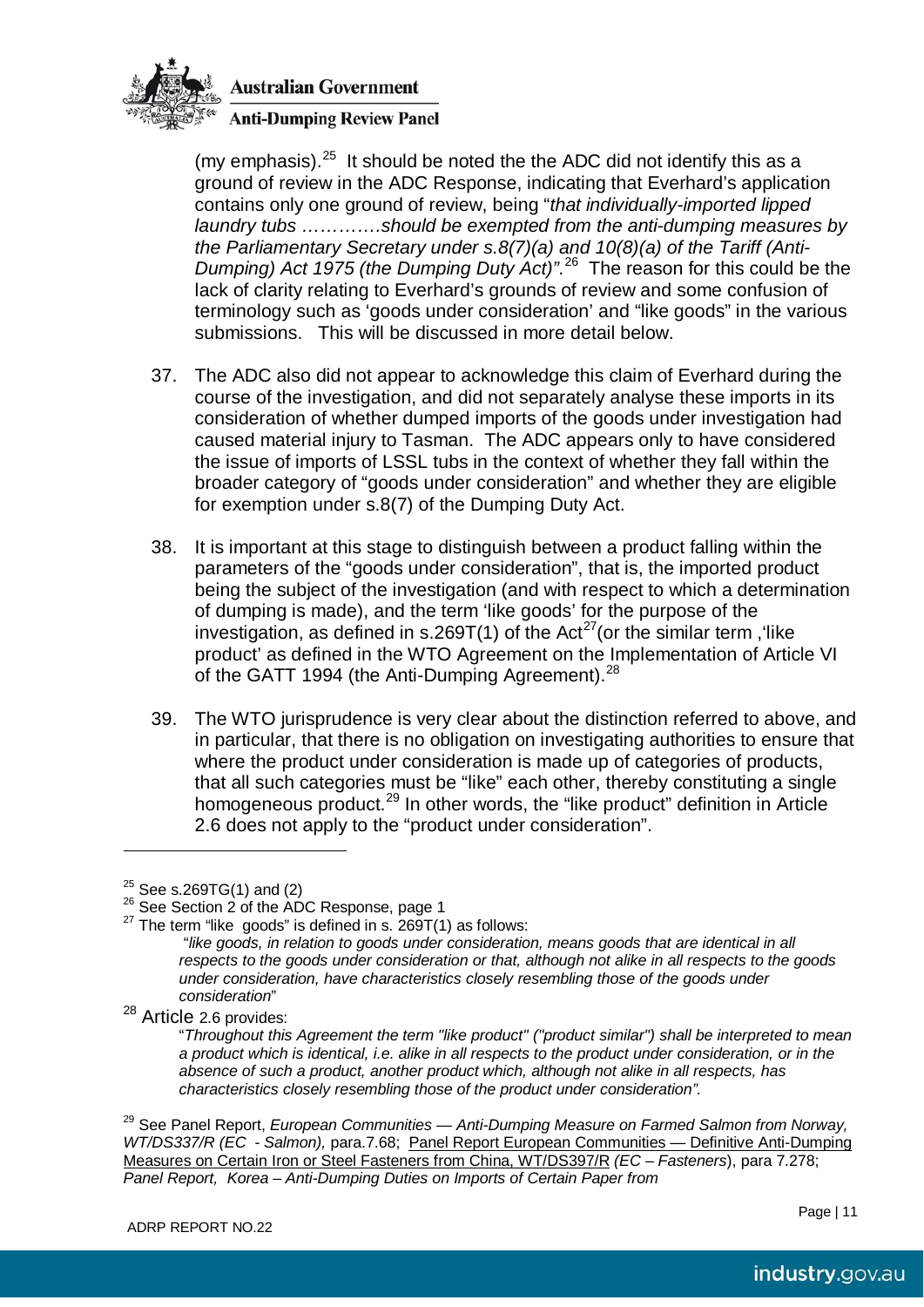

- 40. The term "like goods" (or "like product") has a number of applications in the Act (or the Anti-Dumping Agreement):<sup>[30](#page-12-0)</sup>
	- (i) in the context of dumping margin calculations, being the goods produced in the country of export and sold on the exporter's domestic market, which are "like" the exported products (or the "goods under consideration").<sup>[31](#page-12-1)</sup> This context is not relevant for the purpose of this review;
	- (ii) in the context of determination of injury, it is the goods produced by the Australian industry which are "like" the imported product (or the "goods under consideration")<sup>[32](#page-12-2)</sup>; and
	- (iii) in the context of the goods subject to the Dumping Duty Notice, providing for the Minister to declare that s.8 of the Dumping Duty Act applies to goods which are "like" the goods exported to Australia. $33$  This context is also not relevant for the purpose of this review.

It should also be noted that the term "like or directly competitive goods" is used with regard to determining the eligibility for the exemptions in s.8(7) and s.10(8) (aa) of the Dumping Duty Act. This issue was the subject of analysis in Report 238.

41. The context of "like goods" with regard to this particular ground of review of Everhard, is that referred to in (ii) above. In order to have made a declaration under s.269TG(1) or (2) of the Act, the Parliamentary Secretary had to be satisfied that because of the export to Australia of the LSSL tubs at dumped prices*, "material injury to an Australian industry producing like goods has been or is being caused or is threatened …….".* The Parliamentary Secretary could only have been satisfied that the imports of LSSL tubs had caused material injury if they were "like goods" to products sold by Tasman and with respect to which the injury finding was made. This would also be in line with WTO jurisprudence. The Panel in Korea – Certain Paper stated:

> *"once the product under consideration is defined, the investigating authority has to make sure that the product it is using in its injury determination is like the product under consideration. As long as that determination is made consistently with the parameters set out in Article 2.6, the investigating authority's like product definition will be WTOconsistent.*" [34](#page-12-4)

 $\overline{a}$ 

*Indonesia, WT/DS312/R,(Korea –Certain Paper),* para 7.221

<span id="page-12-1"></span><span id="page-12-0"></span><sup>&</sup>lt;sup>30</sup> See discussion in Chapter 2 of the Dumping and Subsidy Manual (2013), page 8<br><sup>31</sup> See s.269TAC(1) of the Act<br><sup>32</sup> See s.269TB(1) of the Act<br><sup>32</sup> See s.269TG(1) and (2)<br><sup>34</sup> Para,7.219

<span id="page-12-2"></span>

<span id="page-12-3"></span>

<span id="page-12-4"></span>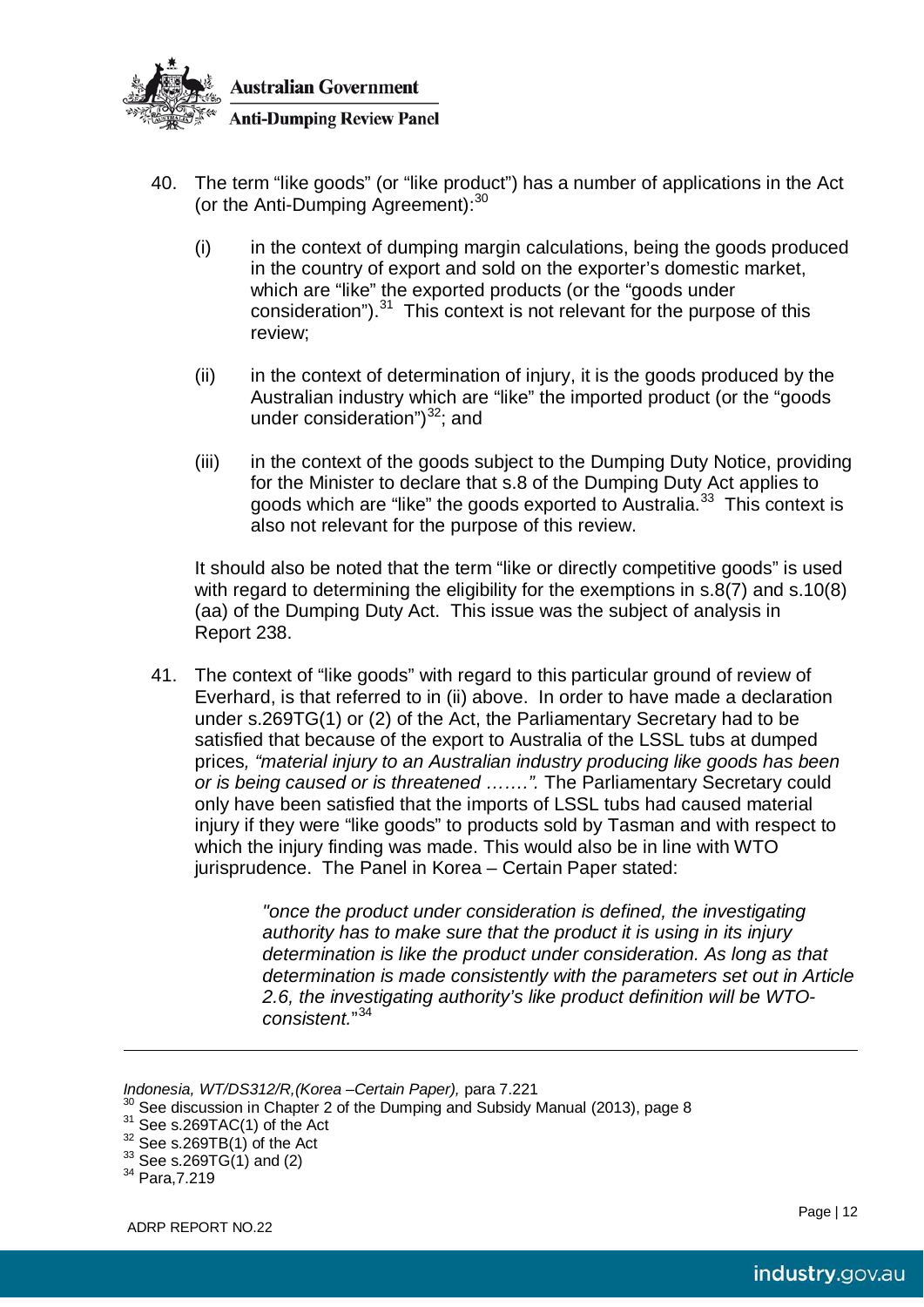

- 42. The ADC did not, however, undertake this particular analysis in Report 238, that is, the analysis with respect to "like product' and injury". The ADC addressed "the Goods and Like Goods" with respect to LSSL tubs in Chapter 3 of Report 238 and particularly in Non-Confidential Appendix 1 of the report. There were two assessments in regard to imported LSSL tubs, that is:
	- Whether they fall within the parameters of the "goods under consideration"; and
	- Whether they are eligible for an exemption under s.8(7)(a) and s.10(8) (aa) of the Dumping Duty Act, which involved an analysis of whether Tasman's inset tubs are "like goods" to the imported LSSL tubs.
- 43. The ADC's assessment of whether LSSL tubs fall within the parameters of the "goods under consideration" is as follows:

*"The Commissioner has examined the characteristics of imported stainless steel cleaner's sinks and considers that these products are captured by the description of the goods, being Deep Drawn Stainless Steel Sinks of a certain capacity (regardless of them including additional components).*

*The Commissioner therefore considers that, in the absence of a Parliamentary Secretary exemption, these products are subject to the investigation, and any anti-dumping measures that may result." [35](#page-13-0)*

The finding was not challenged by Everhard or Milena as a ground of review, although they both alluded to it in their applications for review and in various submissions to the ADC.The references were usually in respect of LSSL tubs not being a "like good" to the product under consideration, which as indicated above, is not the correct test to determine the parameters of "good under consideration".

*44.* The second assessment in relation to LSSL tubs in Report 238 is the detailed analysis of whether the goods are eligible for an exemption under s.8(7)(a) and s.10(8)(a) of the Dumping Duty Act. In this regard, and "*as a first step"* the ADC considered whether Tasman's inset tubs are "like goods" to lipped laundry tubs, *"in line with the considerations applied by the Commissioner in assessing "like goods" for the purposes of Part VXB of the Act."* The ADC states that this involved applying the policy and practice outlined in the Dumping and Subsidy Manual in relation to determining whether goods are like each other, that is, an analysis of physical likeness, commercial likeness, functional likeness and production likeness. After finding that that the Australian industry does produce "like goods" to lipped laundry tubs, the ADC considered that the requirements of an exemption were not satisfied and recommended that the Parliamentary

 $\overline{a}$ 

<span id="page-13-0"></span><sup>&</sup>lt;sup>35</sup> Non-Confidential Appendix 1 of Report No. 238, page 102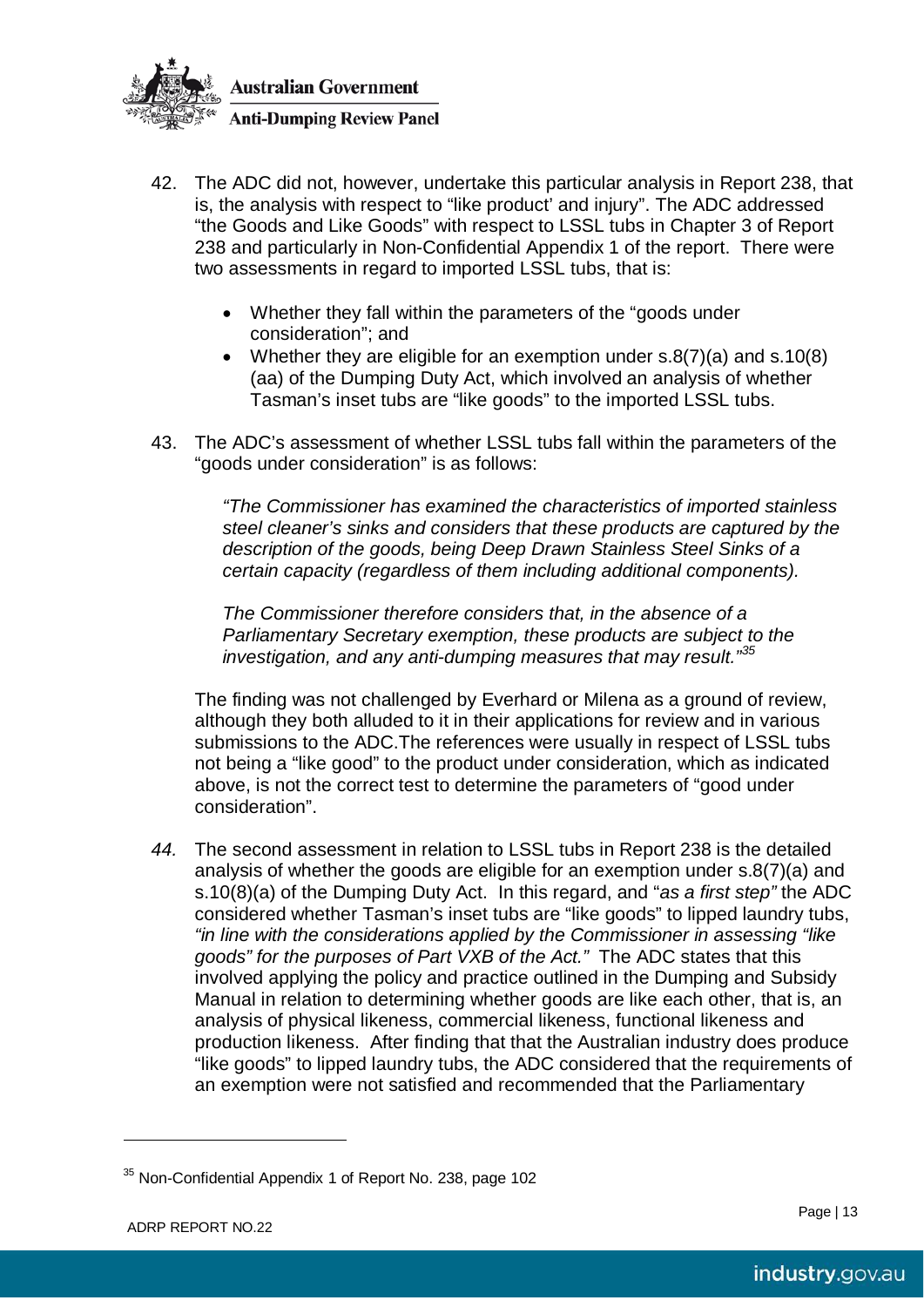

Secretary not exercise her discretion under the Dumping Duty Act to exclude individually-imported lipped laundry tubs from anti-dumping measures. [36](#page-14-0)

- 45. The detailed analysis of "like goods" referred to above was in the context of determing the eligibility for the exemption under the Dumping Duty Act which decision, the Review Panel has no power to review, as discussed above.<sup>[37](#page-14-1)</sup>. Given that there was no specific finding in Report 238 that the goods produced by Tasman are "like goods" to the imported LSSL tubs, for the purpose of determining if the dumped and subsidised goods cause material injury, I required the ADC to reinvestigate this issue, and in particular address the considerations of physical likeness, commercial likeness, functional likeness and production likeness of Tasman's inset tubs and the imported LSSL tubs, having regard to the submissions made by all interested parties.<sup>[38](#page-14-2)</sup>
- 46. In the Reinvestigation Request I pointed out that while the ADC considered whether Tasman's inset tubs are "like goods" to imported LSSL tubs, in Report 238, this analysis was for the purpose of determining whether LSSL tubs are eligible for an exemption from measures, pursuant to s8(7)(a) and s.10(8)(a) of the Dumping Duty Act. I confirmed that I was not requesting a reinvestigation of the ADC's finding in regard to the exemption. However, I also pointed out that if in the reinvestigation the ADC was to use a similar analysis of "like goods" as used in Report 238 (for the purpose of determining eligibility for exemption), then the consideration of "commercial likeness" should be revisited for the following reasons:
	- In the analysis in Report 238 the ADC compared free standing units (with lipped sinks) to bench tops (with drop in sinks), therefore in effect comparing different "laundry solutions" and their commercial likeness and substitutability, rather than a comparison of the actual products under consideration, being the LSSL tubs and the input tubs (which are actually inputs in the downstream products); and
	- The ADC was requested to take into consideration the submission on behalf of Everhard dated 26 November 2014 and the submission by Milena dated 2 December 2014, both of which were not specifically referred to in Report 238, as well as the submissions of all other parties in this regard.
- 47. In the Reinvestigation Report, the ADC in setting out its approach to "like goods" assessment, referred to the Panel's decision in EC - Salmon, stating: [39](#page-14-3)

 $\overline{a}$ 

<sup>&</sup>lt;sup>36</sup> Non-Confidential Appendix 1 of Report No. 238, pages 103-105

<span id="page-14-1"></span><span id="page-14-0"></span><sup>37</sup> See section above on 'Grounds of Review Relating to Exemption under Subsections 8(7) or 10(8)(aa) of the Dumping Duty Act'

<span id="page-14-3"></span><span id="page-14-2"></span><sup>&</sup>lt;sup>38</sup> See Reinvestigation Request<br><sup>39</sup> See Reinvestigation Report, page 13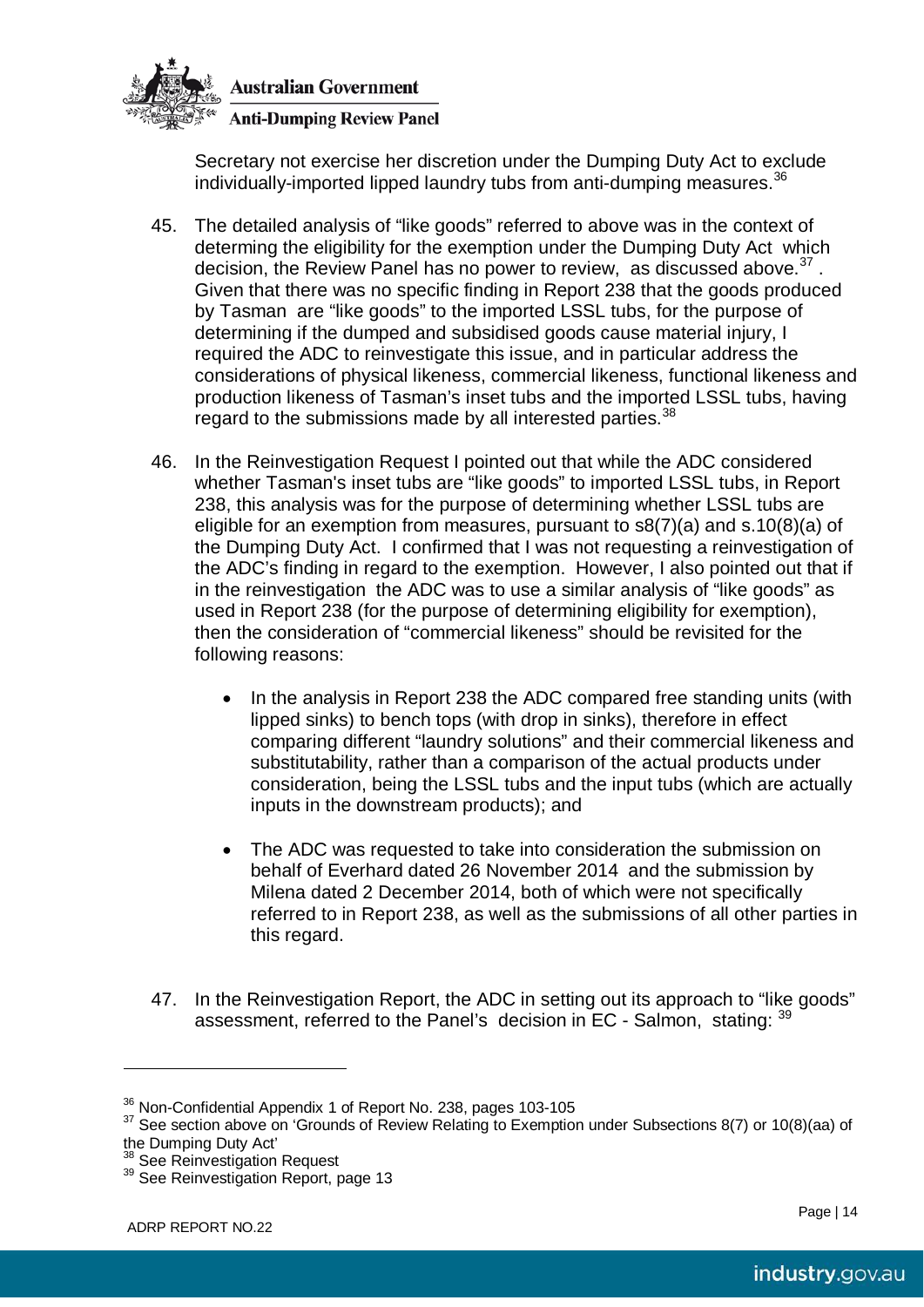

**Anti-Dumping Review Panel** 

*"The Dispute Panel concluded that Articles 2.1 and 2.6 of the Anti-Dumping Agreement did not require the European Communities to have defined the product under consideration to include only products that are all "like", and do not establish an obligation on investigating authorities to ensure that where the product under consideration is made up of categories of products, all such categories of products are individually "like" each other".* 

After referring to the EC – Salmon case, the ADC went on to state:

*"Following this approach, the Commission's "like goods" assessment did not define "like goods" for each sub category of the goods under consideration, but assessed the goods as a whole. Where locally produced goods and the imported goods are not alike in all respects, the Commissioner assesses whether they have characteristics closely resembling each other. In practice, this means that the Commission did not assess every variation of Tasman's sinks to every variation of sink that may be covered by the goods description, one of which being a lipped laundry tub*." [40](#page-15-0)

- 48. As discussed earlier in this section, the WTO jurisprudence makes it clear that it is not necessary to include only products that are "like" within the scope or parameters of the "product under consideration", and it is not required of the ADC to make a "like goods" assessment for each sub-category of the product in this regard. However, the fact that a product comes within the description of the goods does not mean that the issue of like goods, if raised with respect to a certain product, does not need to be investigated, $41$  particularly in the contexts referred to in (i) and (ii) of paragraph 40 above.
- 49. Nevertheless, the ADC in the Reinvestigation Report examined the likeness of the inset tubs produced by Tasman and the imported LSSL tubs, having regard to the physical likeness, functional likeness and production likeness, and taking into account the considerations that I requested in the reinvestigation request, particularly focusing on commercial likeness and functional considerations. The ADC's main findings in the Reinvestigation Report are:

Physical likeness

• Although Australian produced sinks possess edges or lips that differ to imported sinks, both products possess the same feature, that is, have an edge of some sort, which for the purpose of the "like goods" assessment does not make either product distinct from one or the other.

Commercial likeness

 $\overline{a}$ 

<span id="page-15-1"></span><span id="page-15-0"></span>

<sup>&</sup>lt;sup>40</sup> Reinvestigation Report, page 13<br><sup>41</sup> See Review of Decision to Impose Dumping Duties on Zinc Coated (Galvanised) Steel Exported from the Republic of Korea (Report relating to POSCO), para.30, page 11. See also the finding of the Panel in Korea – Certain Paper referred to above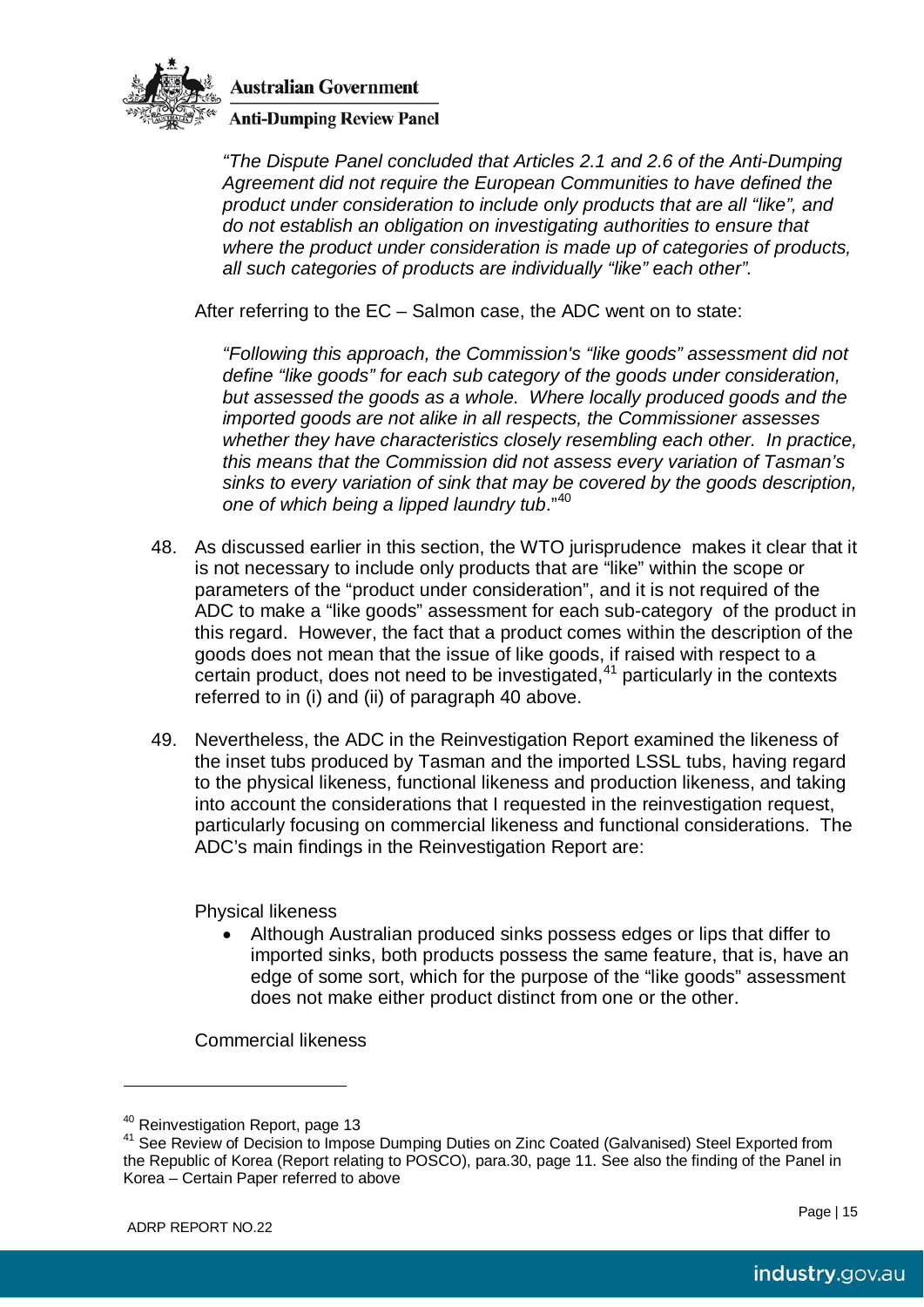

#### **Anti-Dumping Review Panel**

- When treated as a whole, Australian made sinks are considered commercially like when compared to imported sinks.
- Regardless of whether the imported sink is sold as a component of another finished product, imported sinks and Australian made sinks are ultimately both sold in retail stores and other building supply outlets.
- The ADC does not consider that the domestic availability of certain subsets of sinks on the Australian market to be relevant to the finding of commercial likeness.
- Within the "like goods" framework adopted by the ADC, Australian made sinks, including laundry tubs, are considered commercially like.

Functional likeness

- Both imported lipped laundry sinks and Australian produced laundry tubs are both capable of fulfilling the function as a device for "collecting and draining a controlled volume of water in a manner consistent with plumbing standards."
- At the time of import, both imported sinks and Australian sinks function in the same way.
- The function of the sink does not change on the basis of the style of lip it might possess or whether it becomes part of a different product after arrival.

Production likeness

- Aside from variations in the specific stages of production for a Deep Drawn Stainless Steel Sink, the existence of a lip feature of the sink is no different to other features such as holes, ridges and flanges which are all similarly formed during the stamping process.
- 50. The ADC concluded in the Reinvestigation Report that Australian produced Stainless Steel Deep Drawn Sinks are, as a whole, "like goods" which have "closely" resembling characteristics to the goods under consideration as a whole. Although the ADC's analysis was specific to the imported LSSL tubs and the inset tubs manufactured by Tasman, as I requested, its conclusion was somewhat more general. It nevertheless did the analysis required. In my view the ADC should have focused more on the question of substitutability and direct competitiveness of the imported LSSL tubs and Tasmin's inset tubs, in respect of commercial likeness. If it had done so, it may very well have come to a different conclusion. However, as mentioned above (in the section dealing with "The Review"), the Review Panel does not undertake its own new investigation or make its own assessment. In ADRP Report No. 15 it was stated:

"*The investigation by the Commissioner will often entail the evaluation by the Commissioner of material gathered in the investigation both from overseas and domestically. That evaluation may involve subsidiary conclusions or decisions involving assessment and judgement. I do not see the Panel's role as involving this type of evaluation afresh. Rather the Panel's role includes, by way of illustration, assessing whether there has been inappropriate*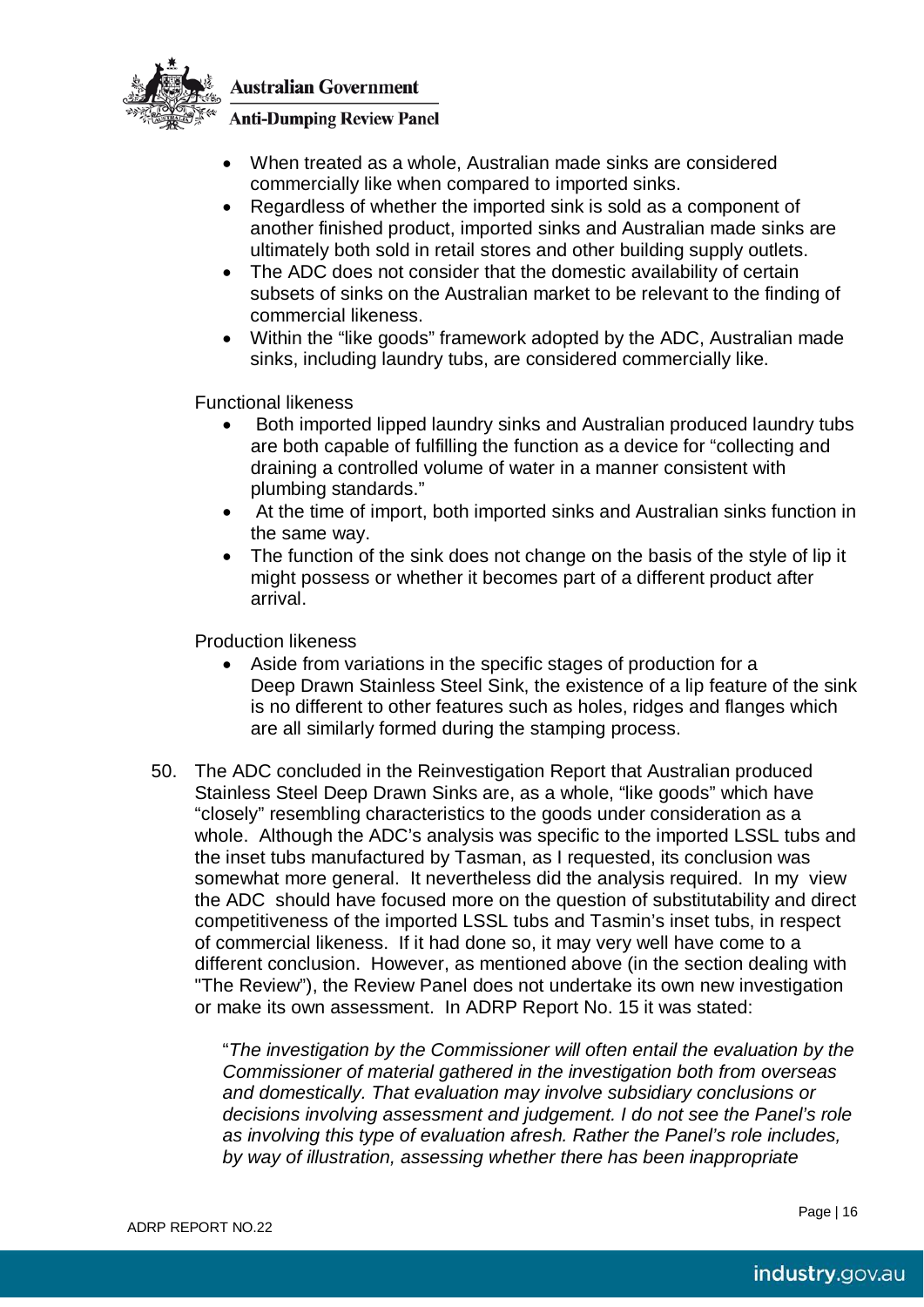

**Anti-Dumping Review Panel** 

*reliance on particular data to the exclusion of other data, assessing whether relevant data has been ignored, assessing whether there has been miscalculations or the misconstruction or misapplication of the Act or relevant regulations". [42](#page-17-0)*

51. I am satisfied that the concerns that I had in relation to the ADC's findings in Report 238 were addressed by the ADC in the Reinvestigation Report and that the basis on which the ADC found that that Tasman's products were "like goods" to imported LSSL tubs, for the purpose of the injury determination, was reasonable. As the products are considered to be "like goods", the claim of Everhard, that the importation of LSSL tub bowls cannot cause material injury to the Australian manufacturer of the Deep Drawn Stainless Steel Sinks, must therefore fail.

### Milena

- 52. As discussed above under Preliminary Issues, procedural issues fall outside the scope of the powers of the Review Panel so I will therefore not consider Milena's first two grounds of review. I will also not consider Milena's third ground of review, challenging the finding of the Parliamentary Secretary that the Australian industry does produce "like goods" to LSSL tubs and therefore does not satisfy the requirements of an exemption under the relevant provisions of the Dumping Duty Act, since it has been determined that the Review Panel does not have the power to review the decision of the Parliamentary Secretary to grant or not grant an exemption, pursuant to the Dumping Duty Act.<sup>[43](#page-17-1)</sup>
- 53. I will now deal with the rest of the grounds of review put forward by Milena in its application for review. Milena made a submission pursuant to s.269ZZI within the required time period.

*The Parliamentary Secretary erred in her decision not to declare stand-alone laundry units (fully assembled or in kits) as "like goods"* 

54. Milena submits that based on the finding that LSSL tubs (used to complete locally made stand-alone laundry units) were "like goods" the subsequent finding that imported stand-alone laundry units were not "like goods" is "absurd". Milena points out that it was surely not the intention of the Minister that Milena and other Australian manufacturers should move their production of cabinets entirely to China and then import the complete or partially complete units back, since doing so would mean avoiding paying a duty. Milena points out that the effect of this measure is to advantage Chinese manufacturers of stand-alone laundry units over Australian manufacturers.

 $\overline{a}$ 

<span id="page-17-0"></span> $42$  See ADRP Report No. 15 concerning Wind Towers exported from the People's Republic of China and the Republic of Korea, paragraph 15

<span id="page-17-1"></span> $43$  See discussion under Preliminary Issues above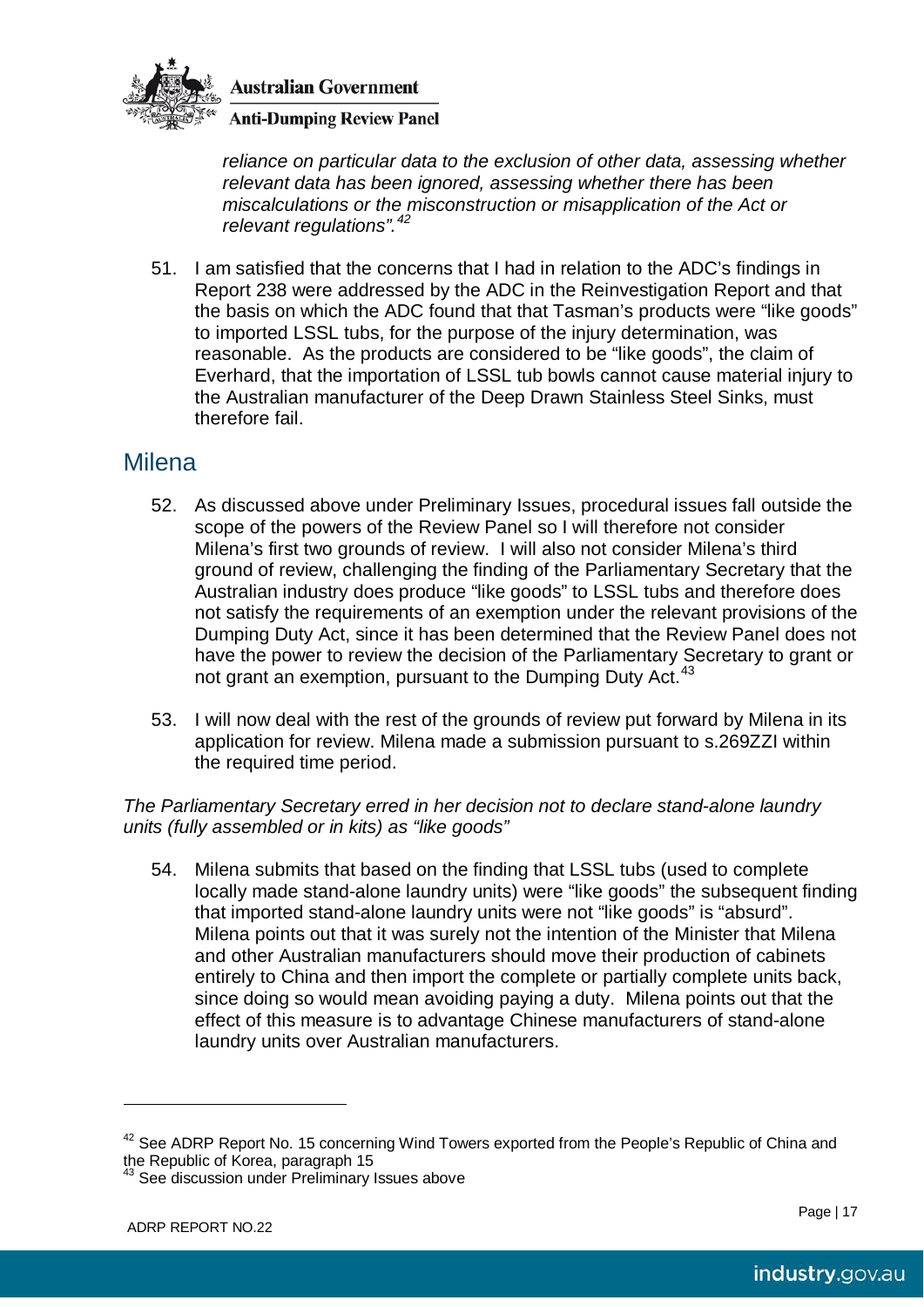

- 55. The ADC in Report 238 considered that stand-alone laundry units do not fall inside the parameters of the goods description, [44](#page-18-0) and hence are not subject to the duties that may result from the investigation. The ADC's analysis is set out in Non-Confidential Appendix to Report 238. [45](#page-18-1)
	- The main arguments surrounding the issue have focused on whether the laundry cabinet that is supplied with the LSSL tubs to make a free standing unit is an "accessory" in the sense of the goods description (making the imported product a sink with accessories), or whether the cabinet is not an accessory within the meaning of the goods description (and the imported product is something outside of the goods description).
	- The ADC considered that the imported product contains a significant number of additional elements other than a Deep Drawn Stainless Steel bowl and "accessories", and determined that, as a result, they no longer are considered to essentially be a Deep Drawn Stainless Steel Sink and accessories, but rather are free-standing laundry units that include a Deep Drawn Stainless Steel Sink, but is not in itself such a sink.
	- The ADC found that the laundry cabinet (on top of which the LSSL tubs sits to make a free standing laundry unit) should not be considered "accessories" in the context of the sinks market. The ADC found that "accessories" in the context of the sinks market are generally accepted to include such items as chopping boards, taps, colanders, bowl protectors, utility trays and drainer baskets.
- 56. In the ADC Response, the ADC reiterated the above reasons for its finding on accessories and also pointed out that the free standing laundry units contain various items essential to the product's ability to function which do not fall inside the parameters of the goods description, and hence should not be subject to the investigation or the resulting measures. The ADC also noted that its findings were made in line with established policy and practice and through a reasonable and objective examination of the parameters of the goods description and the physical characteristics of standalone laundry units.
- 57. Tasman made a submission pursuant to s.269ZZI reiterating various points that it had made on this issue during the investigation, which it considered had not been given the appropriate level of consideration by the ADC, particularly focusing on what it considered to be the "incorrect statement" and incorrect reasoning of the ADC that the laundry cabinet is not an accessory. It contends that:

 $\overline{a}$ 

<span id="page-18-0"></span><sup>&</sup>lt;sup>44</sup> The goods are described as:

<span id="page-18-1"></span>*<sup>&</sup>quot;Deep Drawn Stainless Steel Sinks with a single Deep Drawn bowl having a volume of between 7 and 70 litres (inclusive), or multiple drawn bowls having a combined volume of between 12 and 70 litres (inclusive), with or without integrated drain boards, whether finished or unfinished, regardless of type of finish, gauge, or grade of stainless steel and whether or not including accessories."* <sup>45</sup> See Section III (iii), pages 105 -110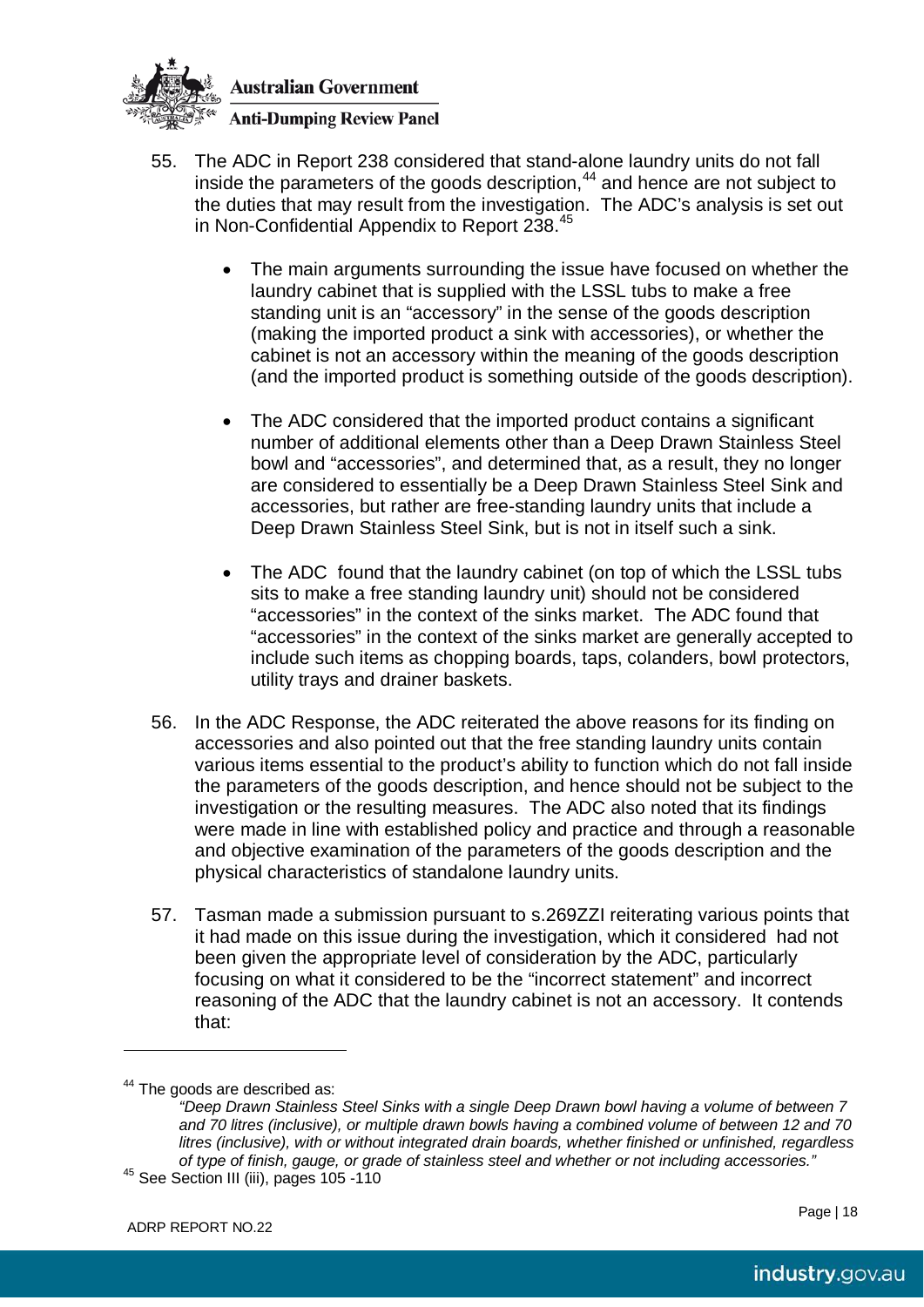

**Australian Government Anti-Dumping Review Panel** 

- All pressed bowl sinks/tubs require installation into a form of cabinetry as "an essential element to enable the product to function", and to limit this assessment to free standing laundry units is incorrect and an error of fact;
- The cabinet is an accessory as it added to the laundry tub and has no commercial value as an independent item, not being sold in isolation for storage purposes;
- The level of functionality does not affect the inclusion of an item within the definition of "like goods", which position has been accepted by the ADC as the addition of taps and waste outlets are accepted as accessories;
- The complete unit still meets the legal definition of "like goods" in that it is not alike in all aspects but does have primary characteristics that resemble goods produced by the Australian Industry; and
- The cabinet itself is not a product which is available for separate purchase without an inclusion of a tub, detracting from the ADC's observation that the laundry unit cabinet is an "essential element" as opposed to an accessory. Tasman refers to Milena's submission of 2 December 2014 in this regard.<sup>[46](#page-19-0)</sup>
- *58.* Tasman contends that these arguments were not given full consideration by the Parliamentary Secretary as part of the information was excluded from Report 238, especially the argument in the last bullet point referred to above. I therefore requested the ADC to reinvestigate its finding that the laundry cabinet that is supplied with the LSSL tubs to make a free standing laundry unit is not an "accessory" in the sense of the goods description. I particularly requested that ADC take into consideration the point made by Milena in its submission to the ADC of 2 December 2014 that was referred to in Tasman's submission to the Review Panel*.*
- *59.* In the reinvestigation request I also requested the ADC to include in its reinvestigation, a consideration of the implications for the definition of "Australian Industry" in the event of a finding that stand alone laundry units are the goods subject to the investigation, bearing in mind that in Report 238 Tasman was identified as the sole Australian producer of the "like goods", and that Everhard and Milena are two Australian manufacturers of stand-alone laundry units.
- 60. As noted above the ADC reported on the reinvestigation on 12 August 2015. With regard to the issue of whether or not a cabinet is an accessory to a sink, the ADC considered Milena's 2 December 2015 submission and evaluated all other relevant submissions. It also turned its attention to the points raised by

 $\overline{a}$ 

<span id="page-19-0"></span> $46$  See #85 of the Public Record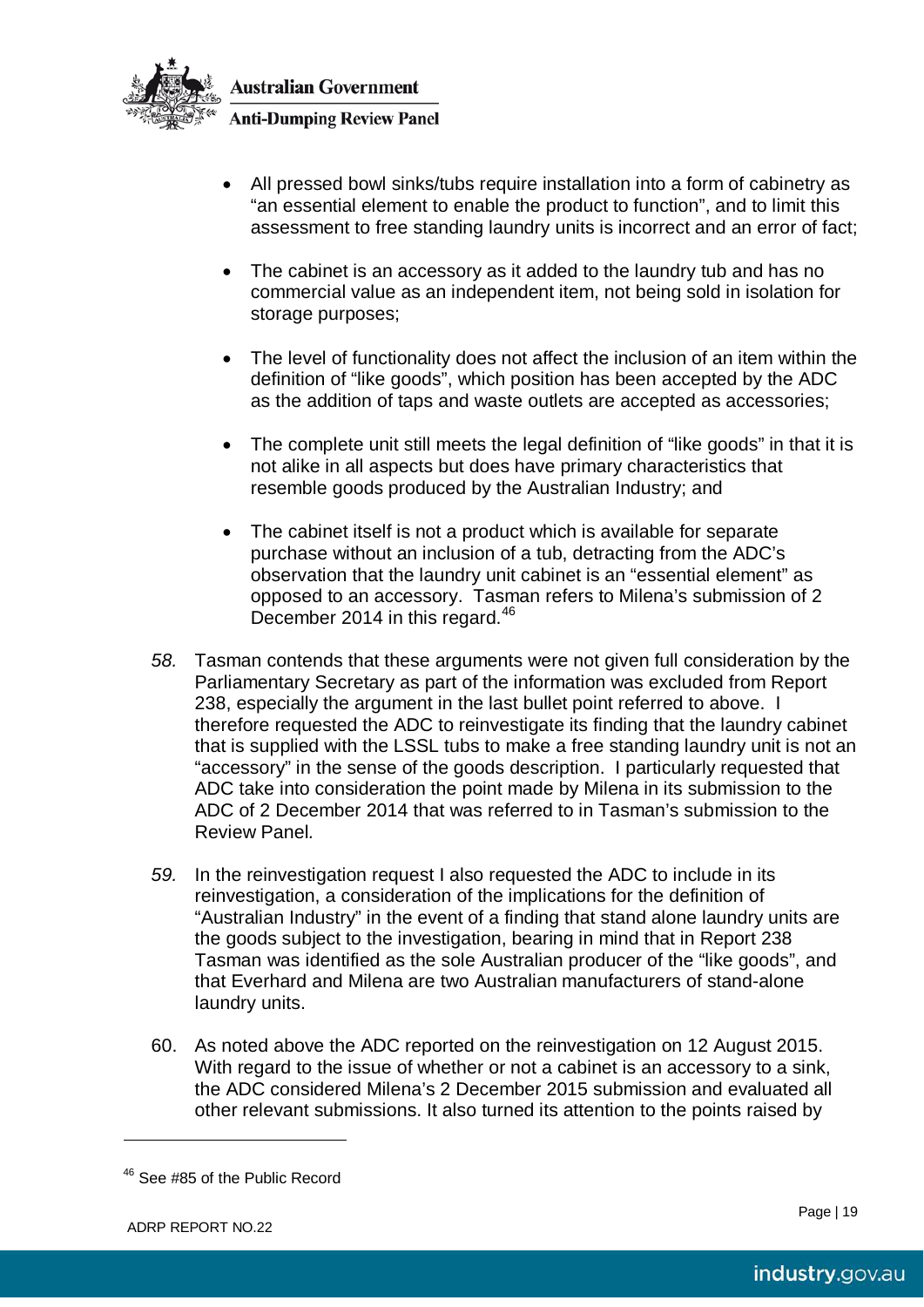

#### **Anti-Dumping Review Panel**

various parties regarding purchasing behavior, which the ADC regards as an important indicator in determing whether it is appropriate to describe the cabinet as an accessory.

- 61. Based on an assessment of all relevant submissions the ADC found that the purchase of the cabinet would not be viewed as discretionary and as the name implies, the two items are sold together in the form of an integrated "unit" and should be treated as such because it is not possible to distinguish the two items at the point of sale. It concluded that the cabinet, which is imported together with a lipped laundry tub, is therefore not an "accessory" within the meaning of the goods description.[47](#page-20-0)
- 62. The ADC then considered if a laundry unit would satisfy the goods description, and found that:
	- laundry units can satisfy several functions, such as interfacing with washing appliances, storage and providing a work bench area, that go beyond the primary function of a Deep Drawn sink;
	- laundry units come with substantially different physical characteristics and can satisfy a broader range of functions when compared to the product described in the goods description;
	- laundry units are also produced using significantly more complex production processes in addition to the deep draw stamping process used for the sink; and
	- . • laundry units should not be considered to Deep Drawn Stainless Steel Sinks with accessories, but rather a laundry unit, that at the time of export integrates several components, such as a Stainless Steel Deep Drawn Sink and a cabinet which together perform a broader range of functions.

The ADC concluded that laundry units do not possess the characteristics of a Stainless Steel Deep Drawn Sink exported to Australia, but have become a different product. It was found that laundry units exported to Australia either assembled or in "kit" form are therefore not considered to be the goods under consideration and subject to anti-dumping measures.<sup>[48](#page-20-1)</sup>

63. I am now satisfied that the ADC took into consideration all relevant submissions and I am of the view that its approach and analysis was reasonable. I agree with the ADC's finding that stand-alone laundry units (fully assembled or in kits) do not fall within the description of the "goods" under consideration and hence are not subject to the measures that result from the investigation.

 $\overline{a}$ 

<span id="page-20-0"></span><sup>&</sup>lt;sup>47</sup> See section 4.4.2 of the Reinvestigation Report (pages 19 – 21), <sup>48</sup> See section 4.4.2 of the Reinvestigation Report (pages 19 – 22),

<span id="page-20-1"></span>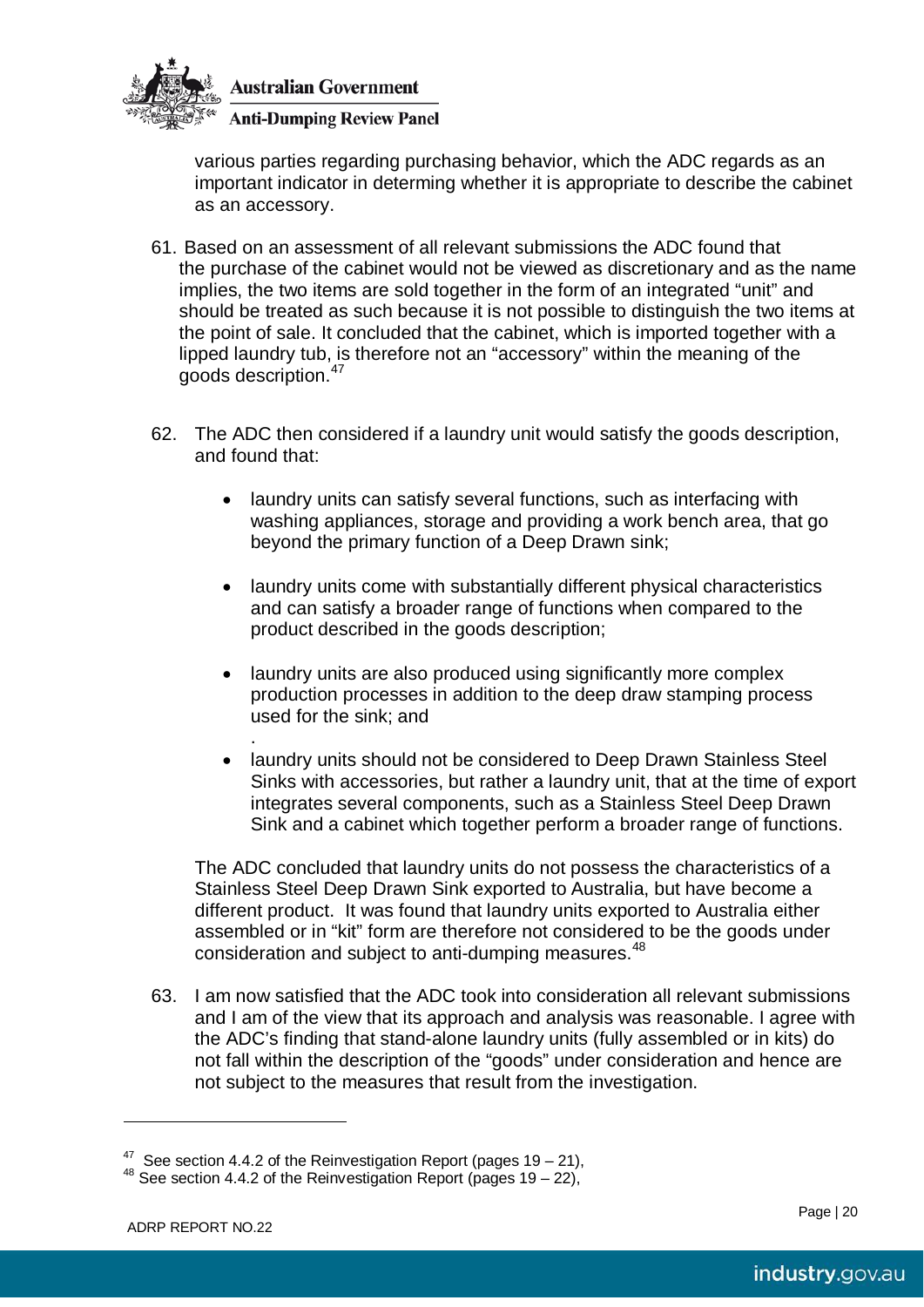

64. In the reinvestigation request I also requested the ADC to include in its reinvestigation, a consideration of the implications for the definition of "Australian Industry" in the event of a finding that stand alone laundry units are the goods subject to the investigation, bearing in mind that in Report 238 Tasman was identified as the sole Australian producer of the "like goods", and that Everhard and Milena are two Australian manufacturers of stand-alone laundry units. As the ADC confirmed its finding that that stand-alone laundry units do not fall within the description of the goods and are therefore not subject to the investigation, it is not necessary to further consider this issue. A different finding in this regard would have thrown into question the identity of the "domestic industry", with implications for the entire investigation and its findings.

*The Parliamentary Secretary erred in determining the duty imposed on Uncooperative and Other Exporters by setting it too high*

- 65. Milena contends that a levy of 52.6 percent on "Uncooperative and Other Exporters", while not allowing a review for 12 months, is "simply punitive and unjustified". Milena referred particularly to exporter Shengzhou Chunyi Electrical Appliances Co Ltd which it contented could not be "guilty" of dumping since they were not selling the products they make for Australia, in their local Chinese market.<sup>[49](#page-21-0)</sup> Milena points out the ADC believes that dumping was occurring at around 10 percent yet it chose to levy 52.6 percent on what it terms, "Uncooperative and other Exporters".
- 66. Milena again refers to the lack of direct notification by the ADC to affected companies in both China and Australia, which it considers did not constitute "Fair Notice", a contention which was also included in Milena's first ground of review. As discussed under "Preliminary Issues" above, this contention is directed at the process undertaken by the ADC or "procedural fairness" rather than at "reviewable decisions" by the Minister, referred to in s.269ZZA, thereby falling outside the scope of the powers of the Review Panel. I will therefore not consider this contention of Milena under this particular ground of review.
- 67. Even in respect of the first part of this particular ground of review (and as pointed out by the ADC in the ADC Response), Milena's focus appears to be on the unfairness of the imposition of a higher rate of duty on exporters deemed not to co-operate, rather than challenging the decision to impose these high rates of duty, in terms of the legislative framework. It could be argued that this challenge is not directed at a "reviewable decision", thereby also falling outside the scope of the powers of the Review Panel. I will, however, in any event address this issue.
- 68. An "uncooperative exporter" is defined under s. 269T(1) of the Act as:

 $\overline{a}$ 

<span id="page-21-0"></span> $49$  See page 6 and Attachment 3 of Milena's application for review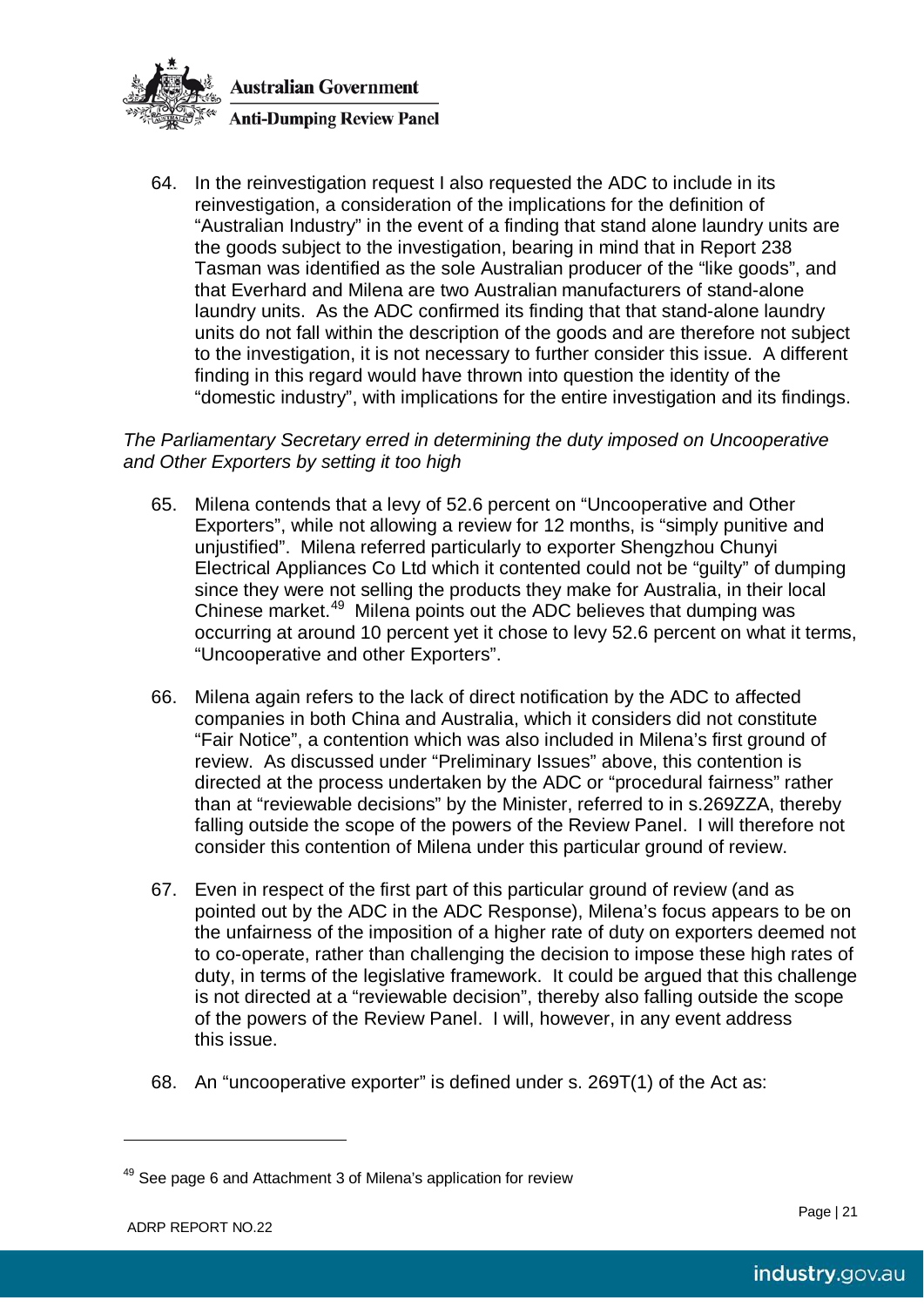

**Anti-Dumping Review Panel** 

*"an exporter who did not provide the Commissioner information considered relevant to the investigation, or an exporter that significantly impedes the investigation"*.

- 69. In Report 238 it is stated that all exporters that did not submit Exporter Questionnaires, or submitted Exporter Questionnaires that did not meet the Commission's requirements, were deemed to be uncooperative. Further, it was stated that for uncooperative exporters, given that these exporters have not provided sufficient information via a response to the Exporter Questionnaire, dumping margins were calculated using all "relevant information and reasonable assumptions".<sup>[50](#page-22-0)</sup> It was further stated that the dumping margin for uncooperative and all other exporters from China was established in accordance with s.269TACB(2)(a) of the Act, by comparing the weighted average of export prices over the whole of the investigation period with the weighted average of corresponding normal values over the whole of that period. The dumping margin for uncooperative and all other exporters was calculated to be 49.5 percent. $51$
- 70. Similarly, with regard to subsidy margins the ADC stated that,

*"In the absence of GOC advice regarding the individual enterprises that had received financial contributions under each of the investigated subsidy programs, the Commissioner has had regard to the available relevant facts and determines that uncooperative exporters have received financial contributions that have conferred a benefit under 23 programs found to be countervailable in relation to Deep Drawn Stainless Steel Sinks*."[52](#page-22-2)

- 71. Further the ADC stated that pursuant to s.29TAACA(1)(c) and 269TAACA(1)(d) it had acted on the basis of all the facts available and made reasonable assumptions in order to determine whether a countervailable subsidy has been received in respect of the goods.<sup>[53](#page-22-3)</sup> On this basis the subsidy margin was calculated to be 6.4 percent for "Uncooperative and all other exporters".
- 72. The Parliamentary Secretary acted on the recommendation of the ADC, which would appear to be in accordance with the legislation, in calculating and imposing the higher duty rate on uncooperative exporters. It is also in accordance with Australia's WTO obligations under the "the Anti-dumping Agreement" which provides:

*"It is clear, however, that if an interested party does not cooperate and thus relevant information is being withheld from the authorities, this situation could* 

 $\overline{a}$ 

<span id="page-22-1"></span><span id="page-22-0"></span> $50$  See Section 6.3.3 of Report No. 238, page 32<br> $51$  See Section 6.14.3 of Report No. 238, page 50<br> $52$  See Section 7.5.3 of Report No. 238, page 54 - 55

<span id="page-22-3"></span><span id="page-22-2"></span><sup>&</sup>lt;sup>53</sup> See Non-Confidential Appendix 8 of Report No. 238, page 170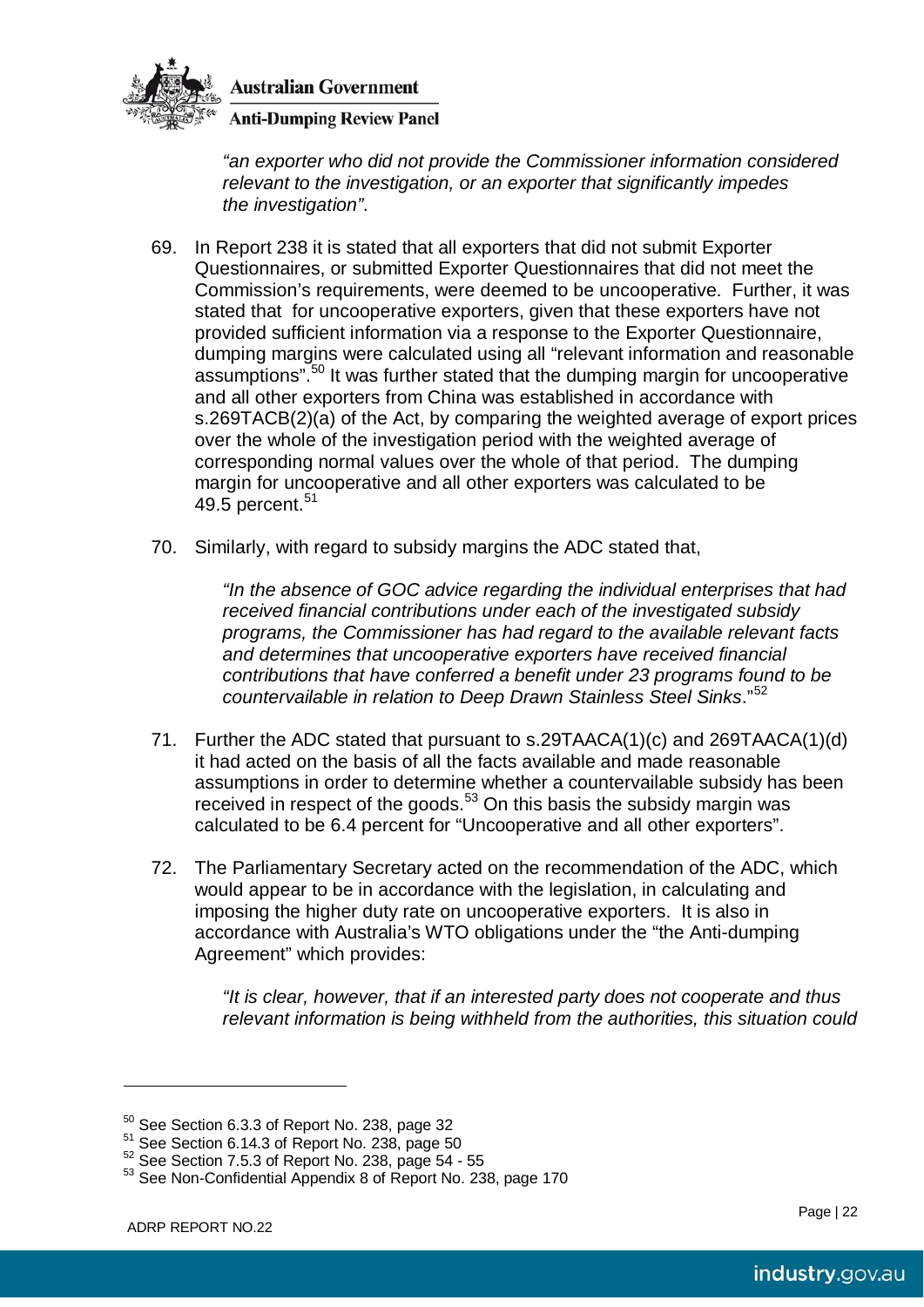

**Anti-Dumping Review Panel** 

*lead to a result which is less favourable to the party than if the party did cooperate."[54](#page-23-0)*

- 73. In summary, this approach is reflected in Part XVB of the Act dealing with the treatment of uncooperative exporters. The exports of the uncooperative exporters are not examined as part of the investigation and the Minister is authorised by the legislation to ascertain the normal value and export price on the basis of all relevant information. That this may lead to a more unfavourable result for the exporter, is a consequence of being found to be uncooperative.
- 74. The approach taken by the ADC was reasonable and in accordance with the legislative and WTO framework and Milena's ground of review in this regard fails.

*The currency exchange rate was not properly taken into account in the investigation and in setting the duty under the notice.*

- 75. Milena submits that while some consideration was given to the exchange rates, this "was lost in the final findings", since the Australian Dollar was near parity with the US Dollar when the investigation commenced and during its course, but currently it is nearer to 0.75. Milena illustrates the point by example, that is, at parity a local manufacturer producing a LSSL tubs for AU\$30 would have found it difficult to compete with an imported LSSL tubs sold for US\$25 (AU\$25). However at a rate of 0.75 the local manufacturer would find it easy to compete with the imported US\$25 (AU\$33.33) LSSL tubs. [55](#page-23-1)
- 76. Similarly, Milena contends that the currency exchange rate is not fully factored into the duty and submits that the variable nature of exchange rates makes the use of a percentage based on the US Dollar inappropriate for a levy. Milena provides another example to illustrate its point, that is, at parity a local importer of tubs from an "Uncooperative Exporter" at US\$25 would need to pay a net price of AU\$38.15 per LSSL tubs. However, at a rate of 0.75 the same importer would be paying a net price of AU\$50.86 per LSSL tubs. [56](#page-23-2)
- 77. In the ADC Response it is contended that these arguments were not made to the ADC during the investigation and that no submissions were made in respect of these matters. The ADC therefore considers that these are irrelevant considerations for the Review Panel as the information was not before the ADC at the time of making its report to the Parliamentary Secretary and should thus not be included in the review.
- 78. The ADC further notes in the ADC Response that Milena may apply for a review of the anti-dumping measure (no sooner than 12 months after publication of the

 $\overline{a}$ 

<span id="page-23-2"></span>

<span id="page-23-1"></span><span id="page-23-0"></span><sup>&</sup>lt;sup>54</sup> Annex II (Paragraph 7) of the Anti-Dumping Agreement  $^{55}$  See Section 8.6 of Milena's application for review, page 6  $^{56}$  See Section 8.7 of Milena's application for review, page 6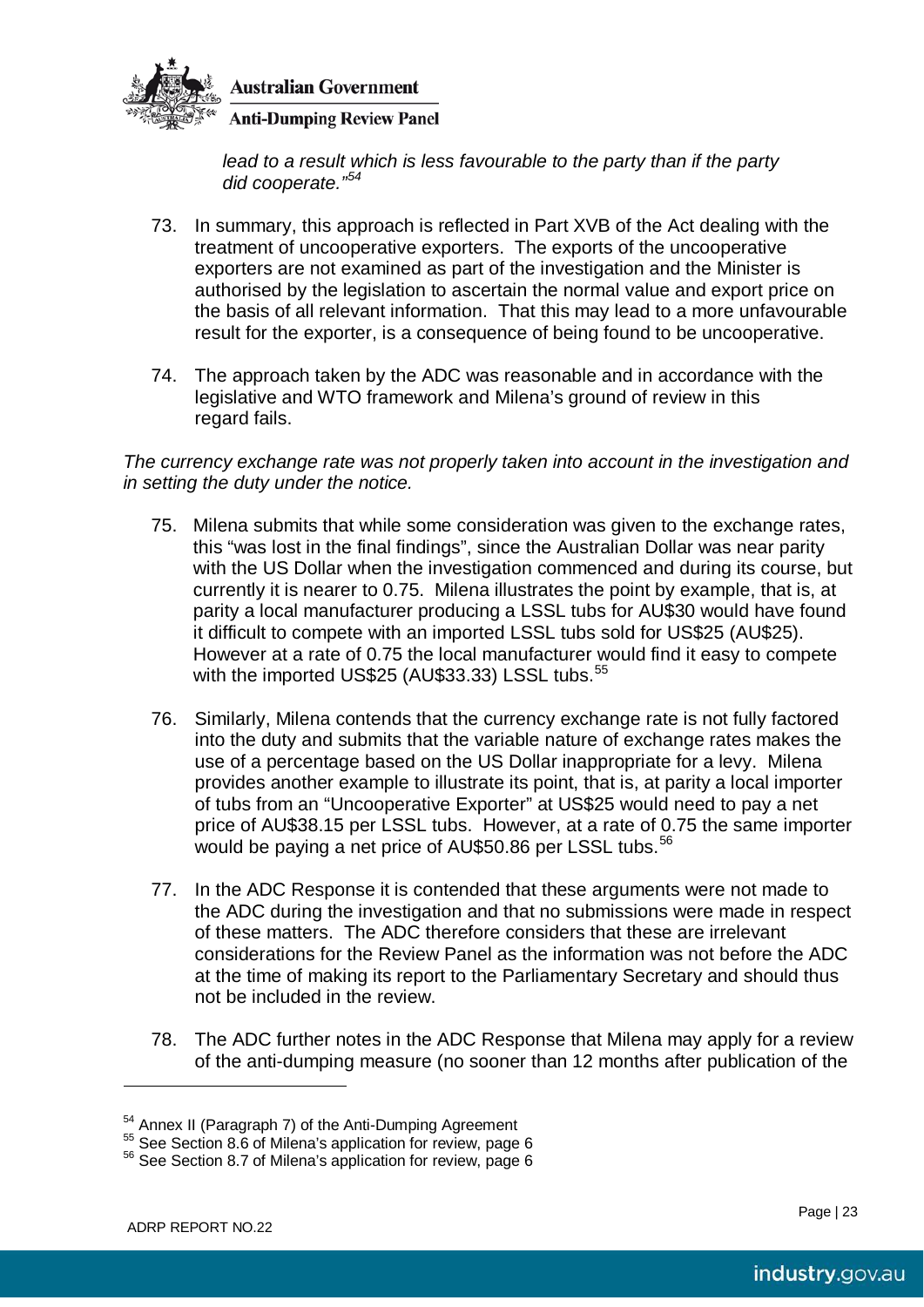

**Anti-Dumping Review Panel** 

Parliamentary Secretary's decision) if it considers that the variable factors (including export price, which may be influenced by exchange rates) have changed.

- *79.* I agree with the ADC. As stated above, in making its recommendation the Review Panel must not have regard to any information other than the "relevant information" as defined in s.269ZZK(6)(a) of the Act, that is, information to which the ADC had regard or was required to have regard when making its findings and recommendations to the Minister. The Review Panel must only have regard to the relevant information and any conclusions based on the relevant information that are contained in the application for review and any submissions received under s269ZZJ. In other words, the Review Panel does not undertake its own new investigation and is limited to the information that has been before the ADC. Since Milena's last ground of review relates to information after the investigation period and the particular arguments were not submitted to the ADC during the investigation, it cannot be considered to be "relevant information" as defined in s.269ZZK(6)(a), and by virtue of s.269ZZK(4) the Review Panel cannot have regard to such information. This ground of review must therefore fail. See also the discussion by Moore J of the operation of this section (in relation to the Review Officer*) in Pilkington (Australia) Ltd v Minister for Justice and Customs. [57](#page-24-0)*
- *80.* Even if there were arguments and more recent information relating to the exchange rate, submitted to the ADC during the investigation which could be considered to be "relevant information" and taken into consideration in this review, the ground of review would still fail, on an analysis of the relevant sections of Part XVB of the Act.
- *81.* Although, not specifically stated in Milena's application for review, it is implied that the volatile exchange rate would have impacted on the export price and therefore the dumping margin. Pursuant to s.269TACB of the Act, the export price or prices of goods exported to Australia during "the investigation period"<sup>[58](#page-24-1)</sup> are those used to determine if dumping has occurred. This determination is one of the preconditions to the decision of the Minister under ss.169TG(1) and (2) of the Act to declare that s.8 of the Dumping Duty Act applies. Pursuant to s.269TG(3) the Minister has to include a statement of the normal value, export price and non-injurious price of the goods, the so called "variable factors" used in the calculation of any dumping duty. Justice Nicholas in *Panasia Aluminium (China) Limited v Attorney-General of the Commonwealth[59](#page-24-2)* stated:

"*There is nothing in s 269TG to suggest that there was any intention to confer upon the Minister a discretion that would enable him or her to* 

 $\overline{a}$ 

<span id="page-24-1"></span><span id="page-24-0"></span> $<sup>57</sup>$  [2002]FCA 770 at paragraph [57]<br><sup>58</sup> The investigation period is set out in the notice issued under s.269TC(4) of the Act at the</sup> commencement of the investigation.

<span id="page-24-2"></span><sup>59</sup> [2013] FCA 870